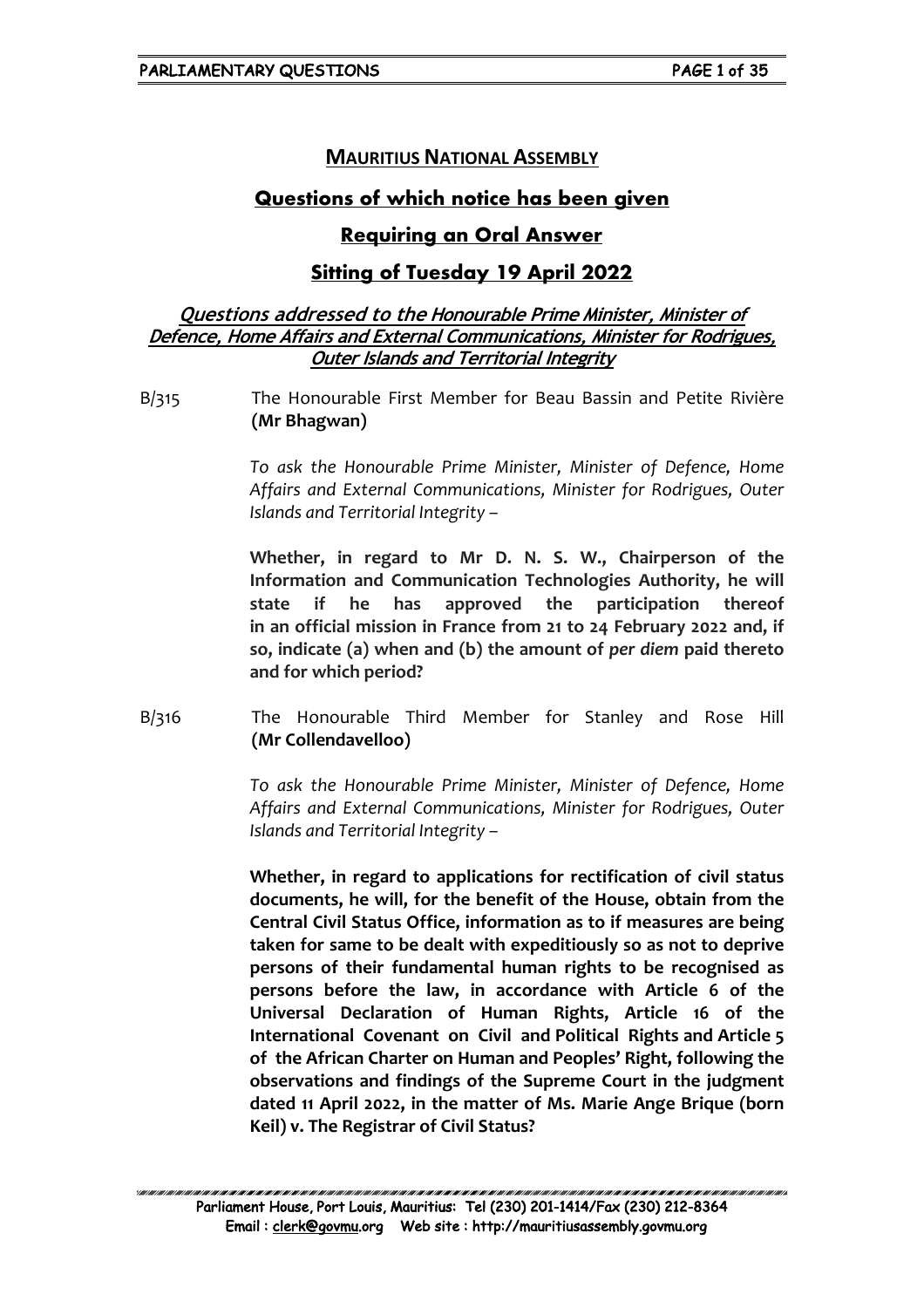B/317 The Honourable First Member for Belle Rose and Quatre Bornes **(Dr Boolell)**

> *To ask the Honourable Prime Minister, Minister of Defence, Home Affairs and External Communications, Minister for Rodrigues, Outer Islands and Territorial Integrity –*

> **Whether, in regard to the 95 kg of cocaine worth Rs 1.6 billion discovered in the engine of an excavator in July 2019 on the site of Scomat, in Pailles, he will, for the benefit of the House, obtain from the Commissioner of Police, information as to where matters stand as to the inquiry initiated thereinto by the Anti-Drug and Smuggling Unit?**

B/318 The Honourable Second Member for Rodrigues **(Mr Léopold)**

*To ask the Honourable Prime Minister, Minister of Defence, Home Affairs and External Communications, Minister for Rodrigues, Outer Islands and Territorial Integrity –* 

## **Whether, in regard to the construction of a new runway at Plaine Corail Airport, in Rodrigues, he will state how same will be financed?**

B/319 The Honourable Fourth Member for Mahebourg and Plaine Magnien **(Mr Richard Duval)**

> *To ask the Honourable Prime Minister, Minister of Defence, Home Affairs and External Communications, Minister for Rodrigues, Outer Islands and Territorial Integrity –*

> **Whether, in regard to alleged cases of Police brutality, he will, for the benefit of the House, obtain from the Commissioner of Police, information as to the number of reported cases thereof, since January 2020 to date, indicating the number of (a) inquiries in progress (b) Police Officers arrested/suspended in relation thereto and (c) inquiries completed and the outcome thereof?**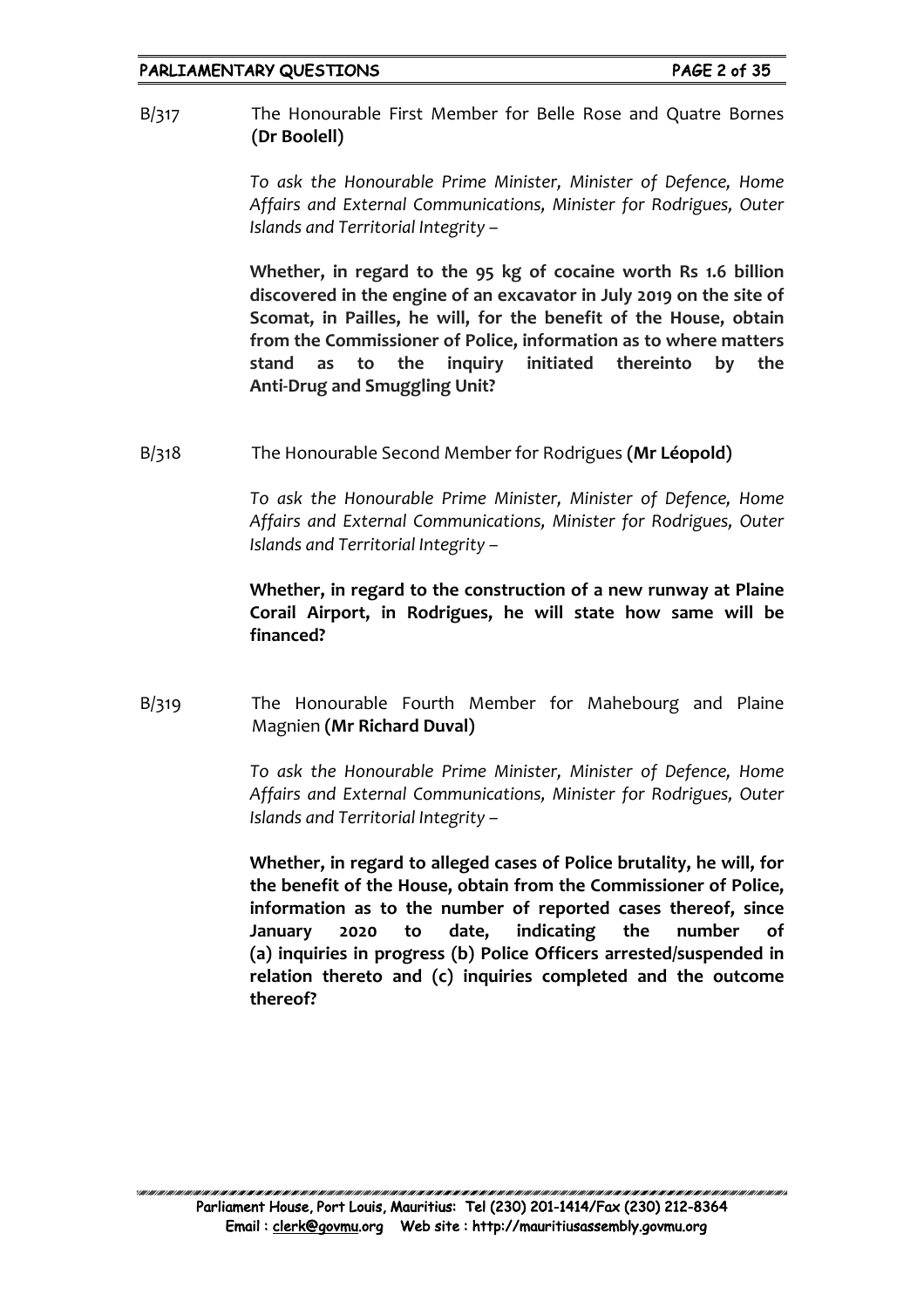B/320 The Honourable Fourth Member for Grand River North West and Port Louis West **(Mrs Navarre-Marie)**

> *To ask the Honourable Prime Minister, Minister of Defence, Home Affairs and External Communications, Minister for Rodrigues, Outer Islands and Territorial Integrity –*

> **Whether, in regard to the Mauritius Duty Free Paradise Co. Ltd., he will state if he has been made aware of allegations of bribery in the recent recruitment exercise for the post of supervisor thereat and, if so, he will, for the benefit of the House, obtain from said company, information as to if an inquiry has been initiated thereinto and the outcome thereof?**

B/321 The Honourable First Member for Belle Rose and Quatre Bornes **(Dr Boolell)**

> *To ask the Honourable Prime Minister, Minister of Defence, Home Affairs and External Communications, Minister for Rodrigues, Outer Islands and Territorial Integrity –*

> **Whether, in regard to drug and drink driving offences, he will, for the benefit of the House, obtain from the Commissioner of Police, information as to (a) if an increase thereof has been noted (b) if suspects thereof are subjected to blood tests after saliva tests and (c) the cost of the saliva and blood tests per suspect?**

B/322 The Honourable First Member for Port Louis South and Port Louis Central **(Mr Osman Mahomed)**

> *To ask the Honourable Prime Minister, Minister of Defence, Home Affairs and External Communications, Minister for Rodrigues, Outer Islands and Territorial Integrity –*

> **Whether, in regard to the Public Service Commission, he will, for the benefit of the House, obtain and table copy of the names of the current Chairperson, Deputy Chairperson and Commissioners thereof?**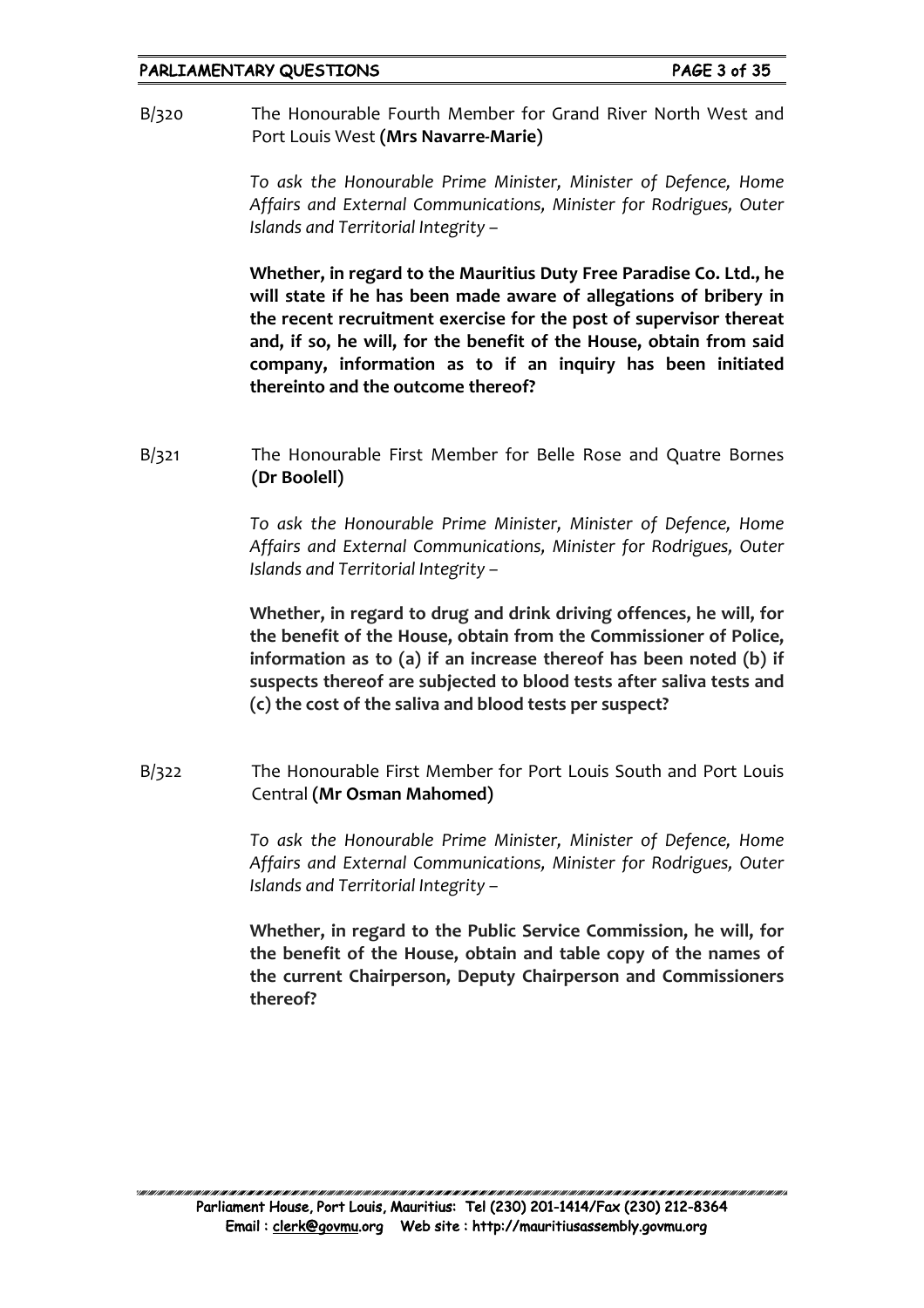B/323 The Honourable Third Member for Port Louis Maritime and Port Louis East **(Mr Ameer Meea)**

> *To ask the Honourable Prime Minister, Minister of Defence, Home Affairs and External Communications, Minister for Rodrigues, Outer Islands and Territorial Integrity –*

> **Whether, in regard to Police Officers, he will, for the benefit of the House, obtain from the Commissioner of Police, information as to the number thereof presently suspended from duty, indicating the total remuneration being paid thereto on a yearly basis?**

B/324 The Honourable Second Member for Rodrigues **(Mr Léopold)**

*To ask the Honourable Prime Minister, Minister of Defence, Home Affairs and External Communications, Minister for Rodrigues, Outer Islands and Territorial Integrity –* 

**Whether, in regard to the upgrading of the Port Mathurin harbour and of the facilities to respond to the present and future needs of the population of Rodrigues, he will state the work progress thereof?**

B/325 The Honourable First Member for Beau Bassin and Petite Rivière **(Mr Bhagwan)**

> *To ask the Honourable Prime Minister, Minister of Defence, Home Affairs and External Communications, Minister for Rodrigues, Outer Islands and Territorial Integrity –*

> **Whether, in regard to the incident which occurred at the Citizens Advice Bureau of Plaine Magnien on 06 April 2022 when two Honourable Ministers were having a meeting thereat, he will, for the benefit of the House, obtain information as to (a) the names of the persons who were attending the said meeting at the material time and (b) if sanitary protocols were observed in the course thereof and, if not, the actions taken by the Police Officers present thereat in connection therewith?**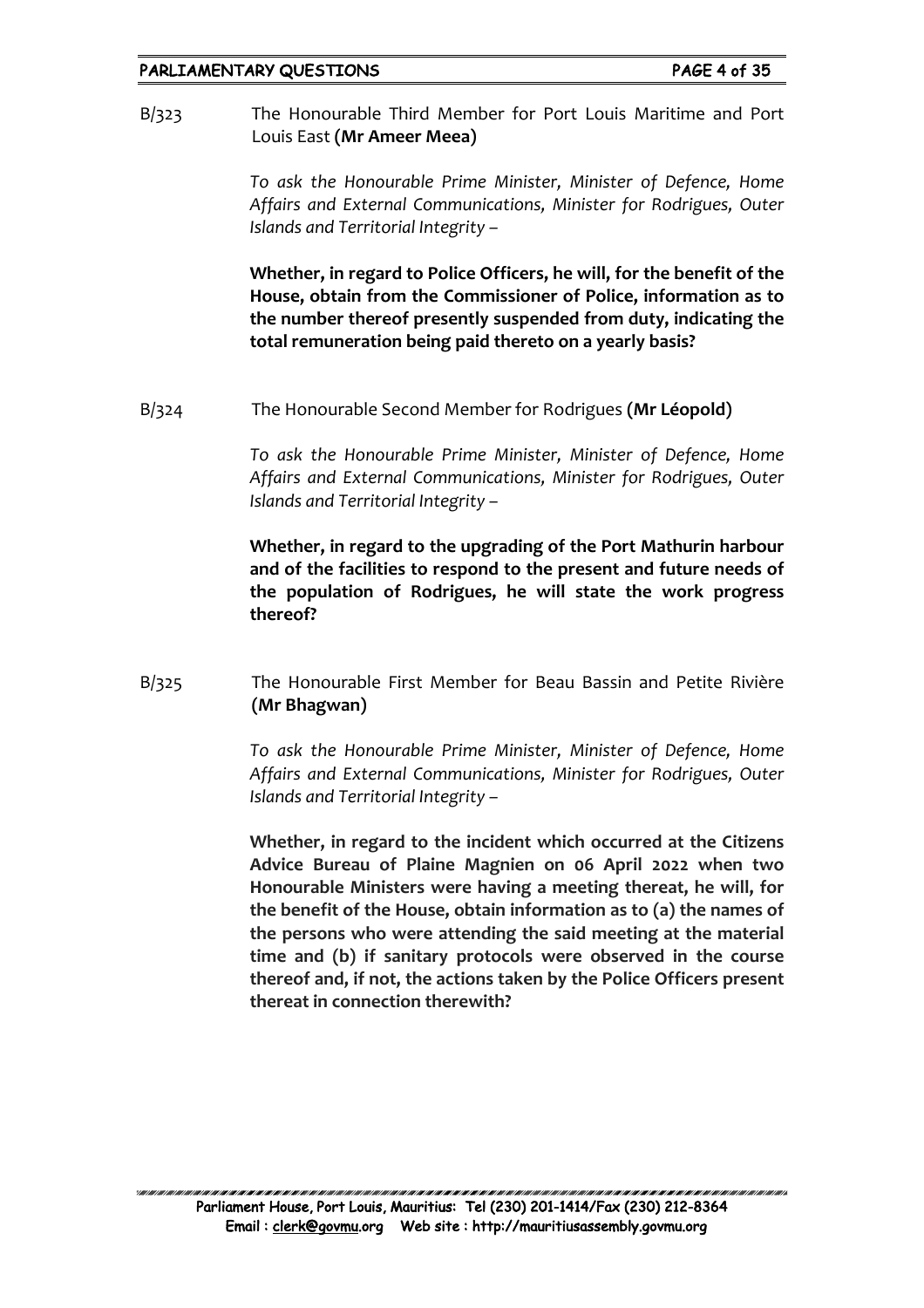B/326 The Honourable Second Member for La Caverne and Phoenix **(Mr Assirvaden)**

> *To ask the Honourable Prime Minister, Minister of Defence, Home Affairs and External Communications, Minister for Rodrigues, Outer Islands and Territorial Integrity –*

> **Whether, in regard to the overseas missions undertaken by Honourable Ministers and Honourable Members, he will state the criteria he uses for the approval thereof, indicating if he proposes to review same and, if so, when and, if not, why not?**

B/327 The Honourable Second Member for Stanley and Rose Hill **(Mr Nagalingum)**

> *To ask the Honourable Prime Minister, Minister of Defence, Home Affairs and External Communications, Minister for Rodrigues, Outer Islands and Territorial Integrity –*

> **Whether, in regard to the seizure of drugs in a tractopelle on 10 July 2019 on the premises of Scomat, he will, for the benefit of the House, obtain from the Commissioner of Police, information as to where matters stand as to the inquiry initiated thereinto, indicating the number of arrests effected in connection therewith, if any?**

B/328 The Honourable Third Member for Grand River North West and Port Louis West **(Mr Armance)**

> *To ask the Honourable Prime Minister, Minister of Defence, Home Affairs and External Communications, Minister for Rodrigues, Outer Islands and Territorial Integrity –*

> **Whether, in regard to promotion exercises in the Mauritius Police Force, he will, for the benefit of the House, obtain from the Commissioner of Police, information as to the procedure that obtains therefor, indicating if same are carried out on a grade-tograde basis?**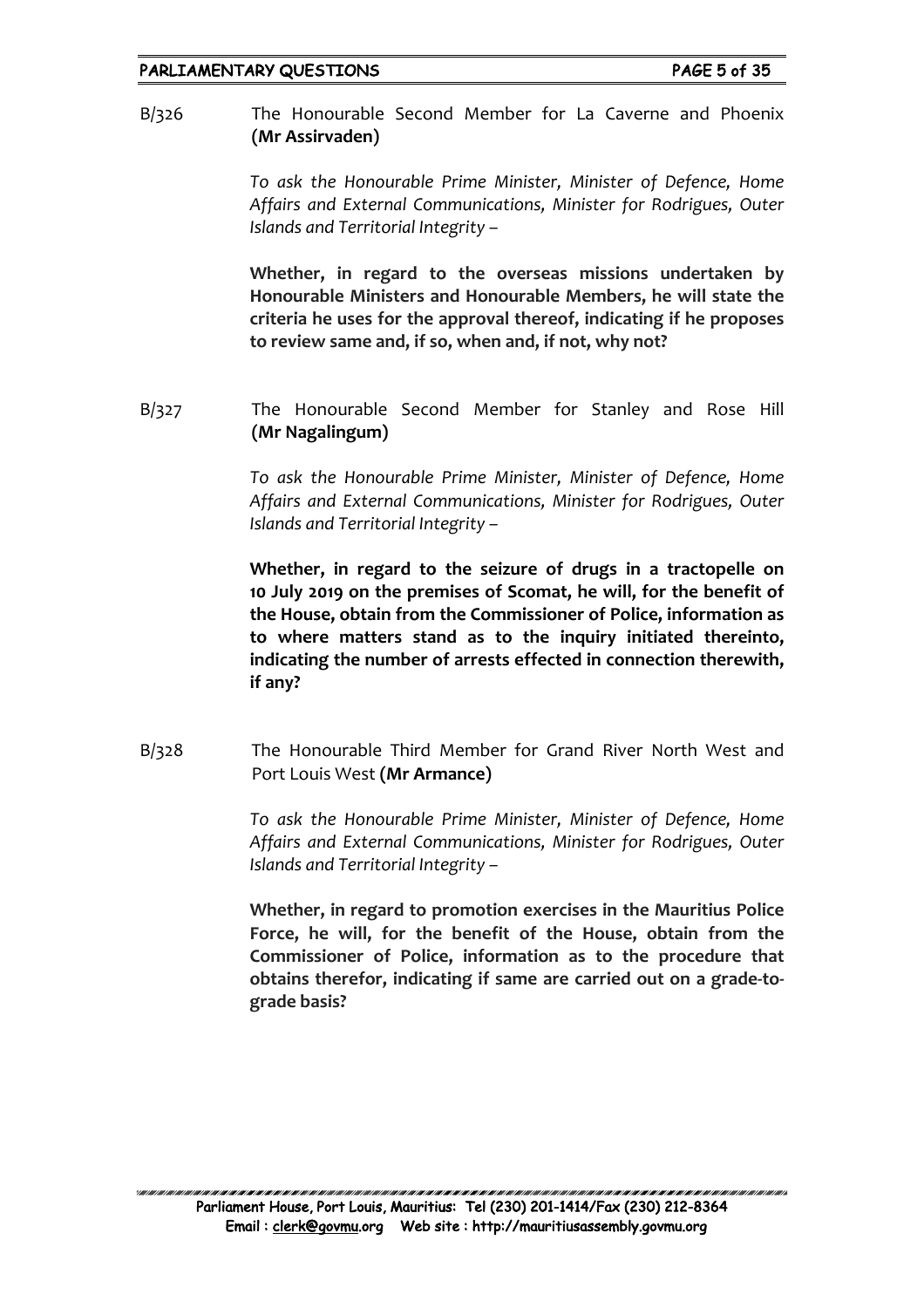B/329 The Honourable Second Member for Port Louis North and Montagne Longue **(Mrs Luchmun Roy)**

> *To ask the Honourable Prime Minister, Minister of Defence, Home Affairs and External Communications, Minister for Rodrigues, Outer Islands and Territorial Integrity –*

> **Whether, in regard to the National Assembly, he will state where matters stand as to the proposed electoral reforms to ensure proportional representation and guaranteeing better women representation thereat?**

B/330 The Honourable Second Member for Rodrigues **(Mr Léopold)**

*To ask the Honourable Prime Minister, Minister of Defence, Home Affairs and External Communications, Minister for Rodrigues, Outer Islands and Territorial Integrity –*

**Whether, in regard to water supply in Rodrigues, he will, for the benefit of the House, obtain information as to where matters stand as to the commitment of funds for the improvement thereof, indicating how same will be achieved?**

B/331 The Honourable Second Member for Stanley and Rose Hill **(Mr Nagalingum)**

> *To ask the Honourable Prime Minister, Minister of Defence, Home Affairs and External Communications, Minister for Rodrigues, Outer Islands and Territorial Integrity –*

> **Whether, in regard to the Commission of Inquiry on the Violation of the Constitution and any Other Laws by Dr B. A. F. G-F., GCSK, former President of the Republic, he will state if he is in presence of copy of the report thereof and, if so, table copy thereof and, if not, why not?**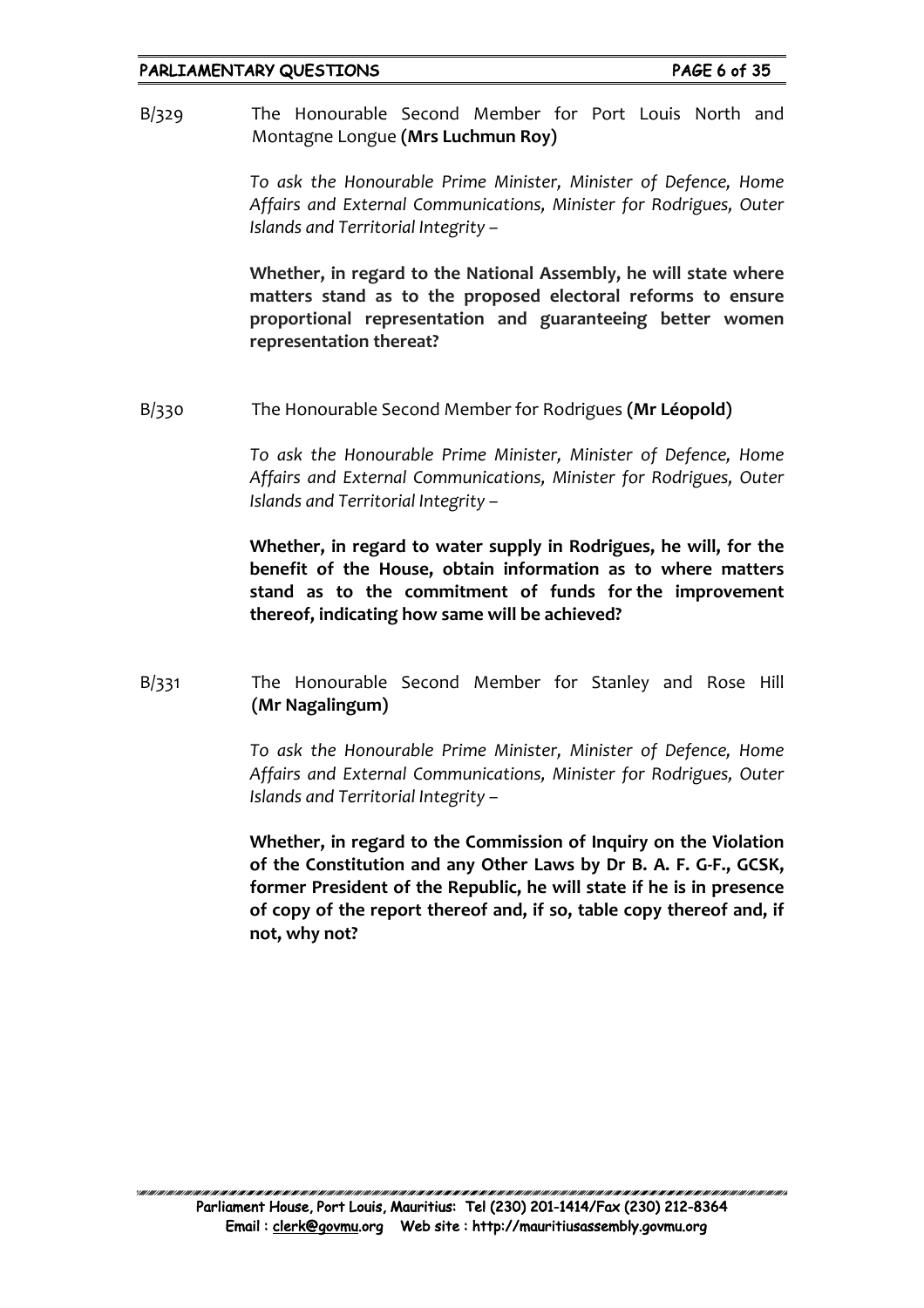B/332 The Honourable First Member for Beau Bassin and Petite Rivière **(Mr Bhagwan)**

> *To ask the Honourable Prime Minister, Minister of Defence, Home Affairs and External Communications, Minister for Rodrigues, Outer Islands and Territorial Integrity –*

> **Whether, in regard to Mr D. N. S. W., he will, for the benefit of the House, obtain from the Information Communication and Technologies Authority, information as to the terms and conditions of appointment and duration of contract thereof, indicating the remuneration drawn as chairperson of the (a) ICTA and (b) other sub-committees of the ICTA, if any?**

B/333 The Honourable First Member for Belle Rose and Quatre Bornes **(Dr Boolell)**

> *To ask the Honourable Prime Minister, Minister of Defence, Home Affairs and External Communications, Minister for Rodrigues, Outer Islands and Territorial Integrity –*

> **Whether, in regard to the youth offender institutions, he will, for the benefit of the House, obtain information as to (a) if they are experiencing staff shortages and rising level of violence (b) if consideration will be given thereat for the (i) laying of emphasis on therapeutic boarding school (ii) building of relationships on trust and (iii) creation of hope and sense of stability in the lives of the inmates thereof and (c) the policy for the rehabilitation of the inmates thereof?**

B/334 The Honourable First Member for Mahebourg and Plaine Magnien **(Mr Ramful)**

> *To ask the Honourable Prime Minister, Minister of Defence, Home Affairs and External Communications, Minister for Rodrigues, Outer Islands and Territorial Integrity –*

> **Whether, in regard to electoral laws, he will state if he will consider appointing a consultative committee to look thereinto and make recommendations for the review of the (a) powers of the Electoral Commissioner and Electoral Supervisory Commission (b) manner in which (i) members and Chairperson of the Electoral Supervisory Commission are appointed and (ii) registration of electors are carried out and (c) guidelines of how the Electoral Boundary Commission should carry out its function?**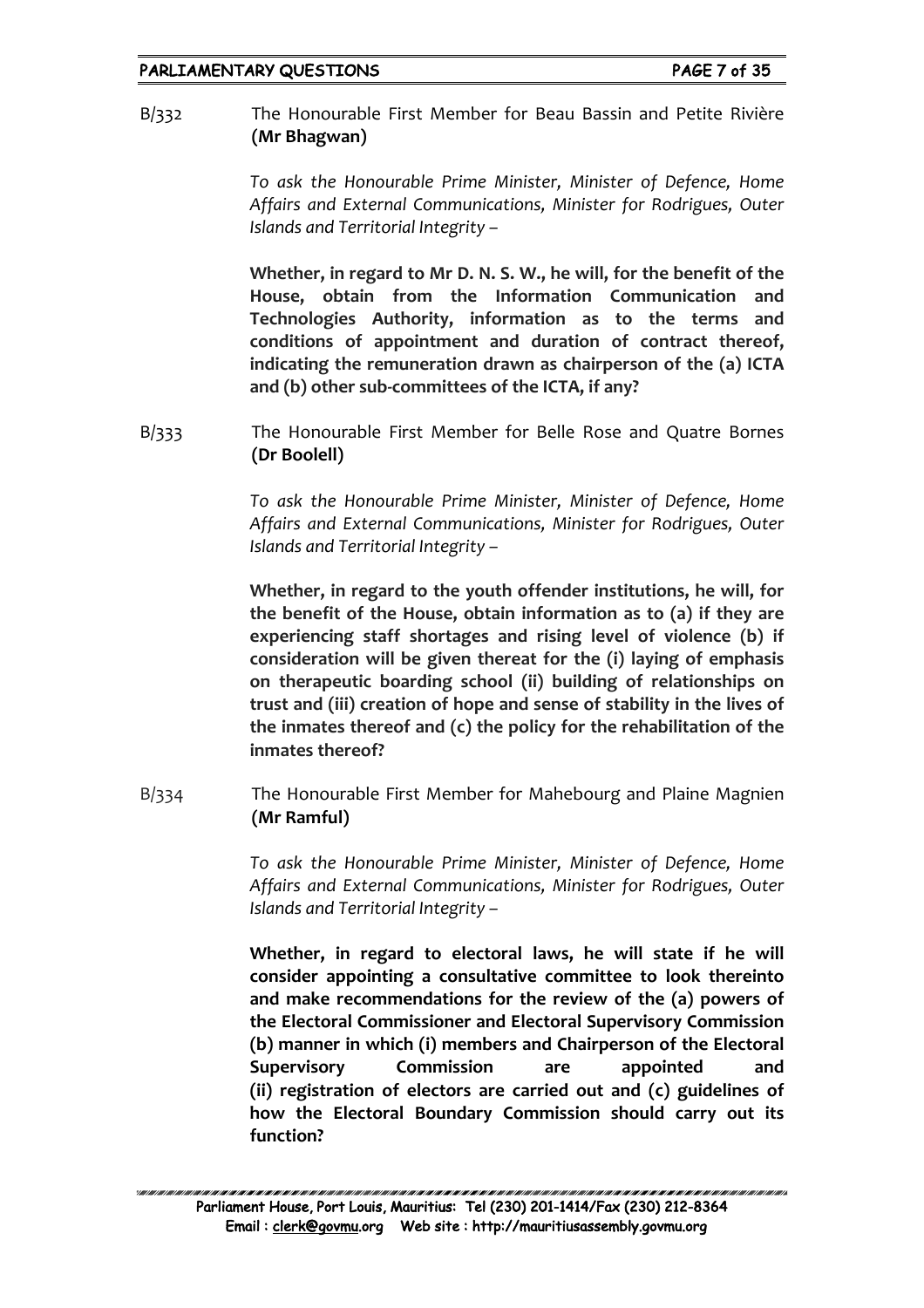B/335 The Honourable Third Member for Flacq and Bon Accueil **(Mr Nuckcheddy)**

> *To ask the Honourable Prime Minister, Minister of Defence, Home Affairs and External Communications, Minister for Rodrigues, Outer Islands and Territorial Integrity –*

> **Whether, in regard to Mr G. S., he will state the date of appointment thereof as adviser/senior adviser at the Ministry of Finance and Economic Development, indicating the (a) duration of tenure of office and monthly remuneration drawn and (b) board of parastatal bodies on which he served over the period 2015 to 2019, indicating in each case, the monthly remuneration drawn?**

# B/336 The Honourable First Member for Vacoas and Floréal **(Ms Joanna Bérenger)**

*To ask the Honourable Prime Minister, Minister of Defence, Home Affairs and External Communications, Minister for Rodrigues, Outer Islands and Territorial Integrity –* 

**Whether, in regard to cultural property, he will state if his Office is in presence of a request for the setting up of a Commission of Inquiry into a possible traffic thereof since December 2021 and, if so, indicate the stand of his office in relation thereto?**

B/337 The Honourable Second Member for Vacoas and Floréal **(Mr Bodha)**

> *To ask the Honourable Prime Minister, Minister of Defence, Home Affairs and External Communications, Minister for Rodrigues, Outer Islands and Territorial Integrity –*

> **Whether, in regard to dangerous drugs, he will, for the benefit of the House, obtain from the Commissioner of Police, information as to where matters stand as to the inquiry initiated into the seizure of an estimated Rs 3.7 billion worth of drugs at Pointe aux Cannonniers on 02 May 2021?**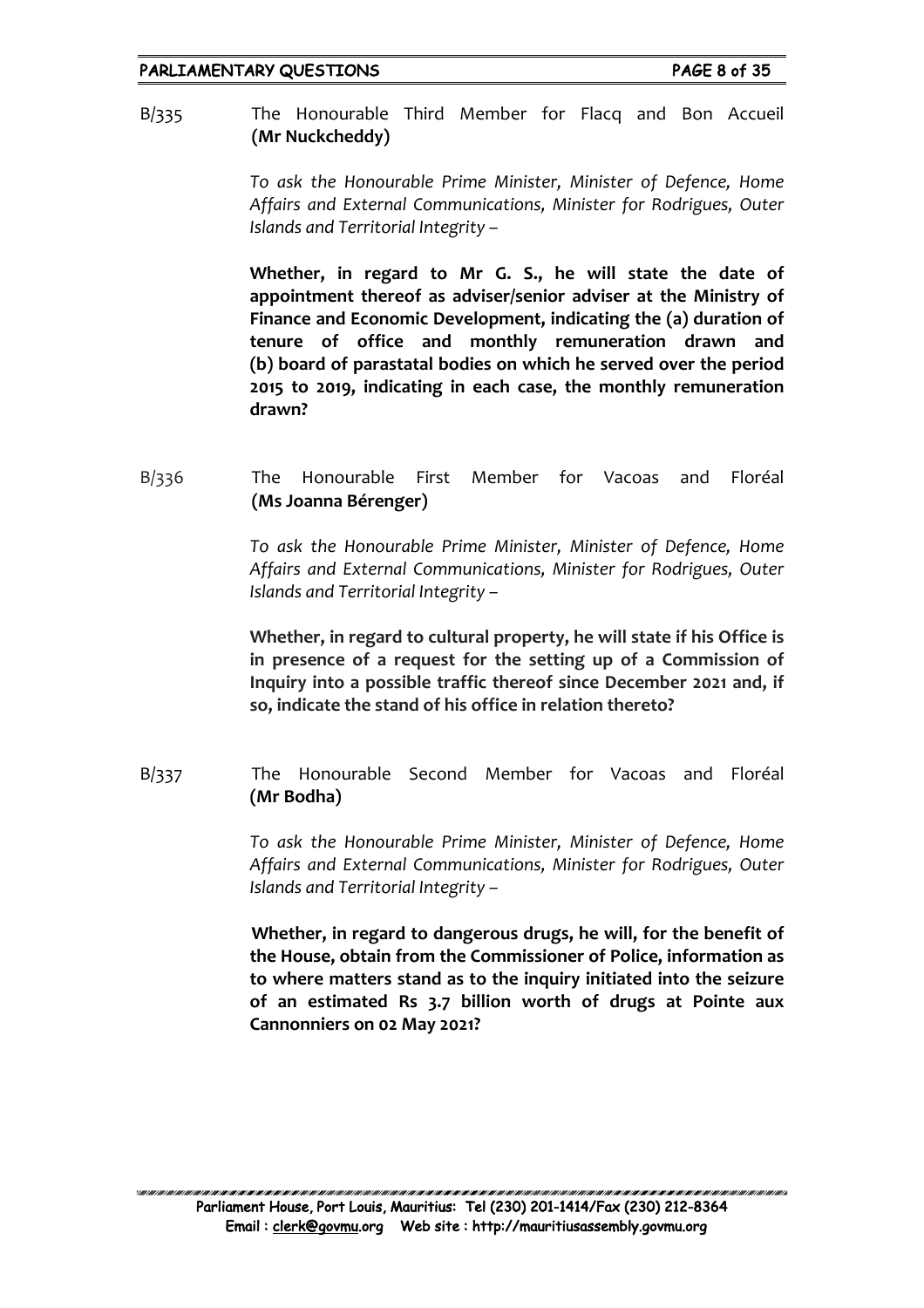B/338 The Honourable First Member for Port Louis South and Port Louis Central **(Mr Osman Mahomed)**

> *To ask the Honourable Prime Minister, Minister of Defence, Home Affairs and External Communications, Minister for Rodrigues, Outer Islands and Territorial Integrity –*

> **Whether, in regard to the newly acquired Passenger Variant Dornier Aircraft, he will, for the benefit of the House, obtain information as to the (a) cost (b) reasons for acquisition and (c) performance and security features thereof?**

B/339 The Honourable Fourth Member for Vacoas and Floréal **(Ms Anquetil)**

> *To ask the Honourable Prime Minister, Minister of Defence, Home Affairs and External Communications, Minister for Rodrigues, Outer Islands and Territorial Integrity –*

> **Whether, in regard to the Mauritius Broadcasting Corporation, he will, for the benefit of the House, obtain therefrom, information as to if Ms M. J., Senior News Editor, has been suspended from duty and, if so, indicate the charges levelled against her?**

B/340 The Honourable First Member for La Caverne and Phoenix **(Mr Lobine)**

> *To ask the Honourable Prime Minister, Minister of Defence, Home Affairs and External Communications, Minister for Rodrigues, Outer Islands and Territorial Integrity –*

> **Whether, in regard to tugs being used inside and outside the port zones, he will, for the benefit of the House, obtain from the Mauritius Ports Authority, information as to the number thereof presently (a) available and operational and (b) under maintenance and repairs, indicating the costs thereof?**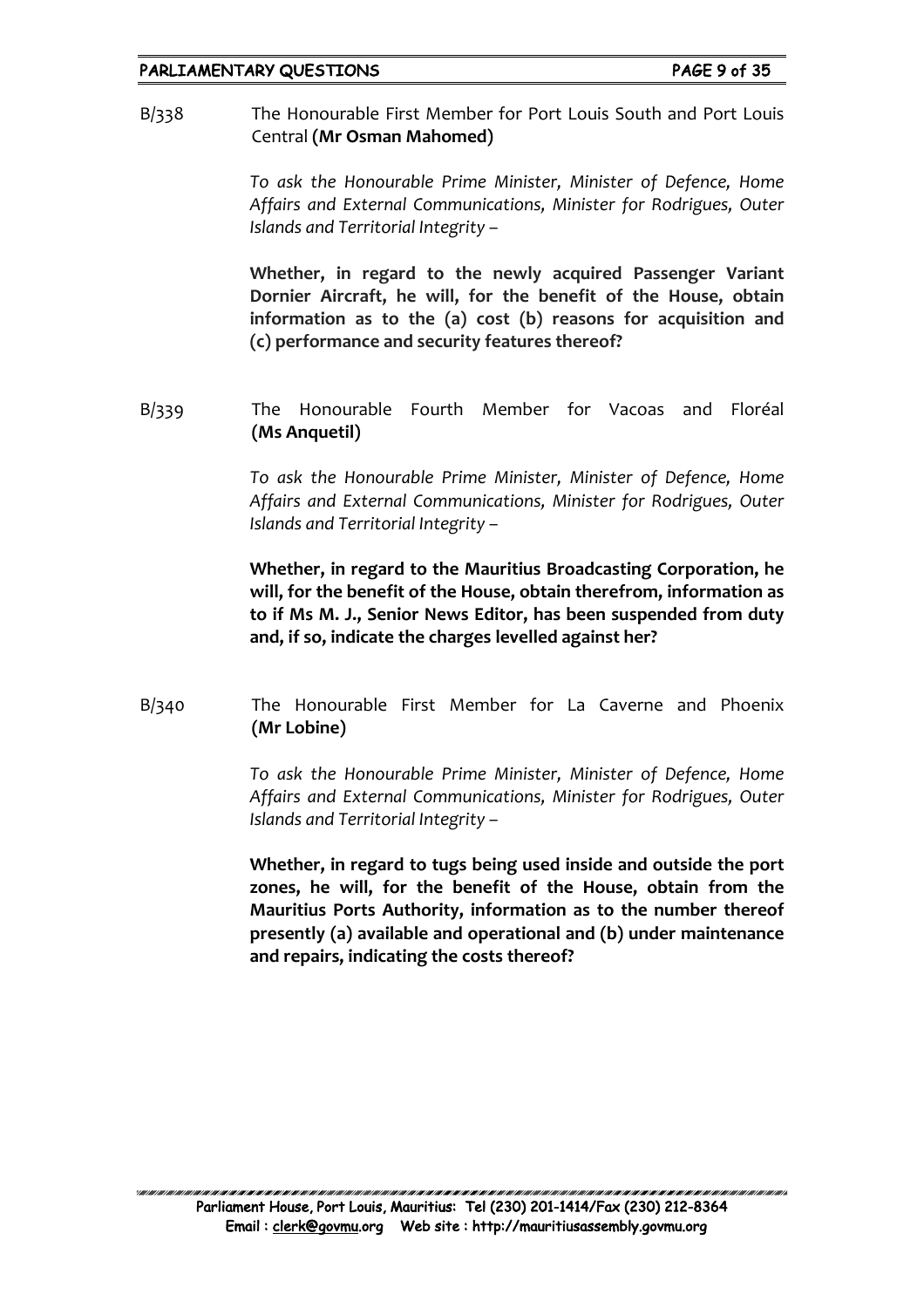B/341 The Honourable Second Member for La Caverne and Phoenix **(Mr Assirvaden)**

> *To ask the Honourable Prime Minister, Minister of Defence, Home Affairs and External Communications, Minister for Rodrigues, Outer Islands and Territorial Integrity –*

> **Whether, in regard to the monthly television license fee of Rs 150, he will state if consideration will be given for proposed amendments to be brought to the Mauritius Broadcasting Corporation Act to provide for the payment thereof to be optional and payable only by subscribers of the television channels thereof and, if so, when and, if not, why not?**

B/342 The Honourable Fourth Member for Port Louis Maritime and Port Louis East **(Mr Juman)**

> *To ask the Honourable Prime Minister, Minister of Defence, Home Affairs and External Communications, Minister for Rodrigues, Outer Islands and Territorial Integrity –*

> **Whether, in regard to overseas missions, he will state the number of ministerial delegations and Honourable Members having undertaken same since the reopening of the borders in October 2021, indicating in each case the (a) purpose and outcome thereof, if any, and (b) cost incurred?**

B/343 The Honourable Third Member for Stanley and Rose Hill **(Mr Collendavelloo)**

> *To ask the Honourable Prime Minister, Minister of Defence, Home Affairs and External Communications, Minister for Rodrigues, Outer Islands and Territorial Integrity –*

> **Whether, he will state if he has taken cognisance of a press release by the World Bank dated 04 January 2022 sanctioning ADP International S.A. for collusive and fraudulent practices in Madagascar and Croatia, respectively, and making ADPM Mauritius,** *inter alia***, ineligible from participating in projects and operations financed by institutions of the World Bank Group for a period of twelve months and, if so, indicate his stand in relation thereto?**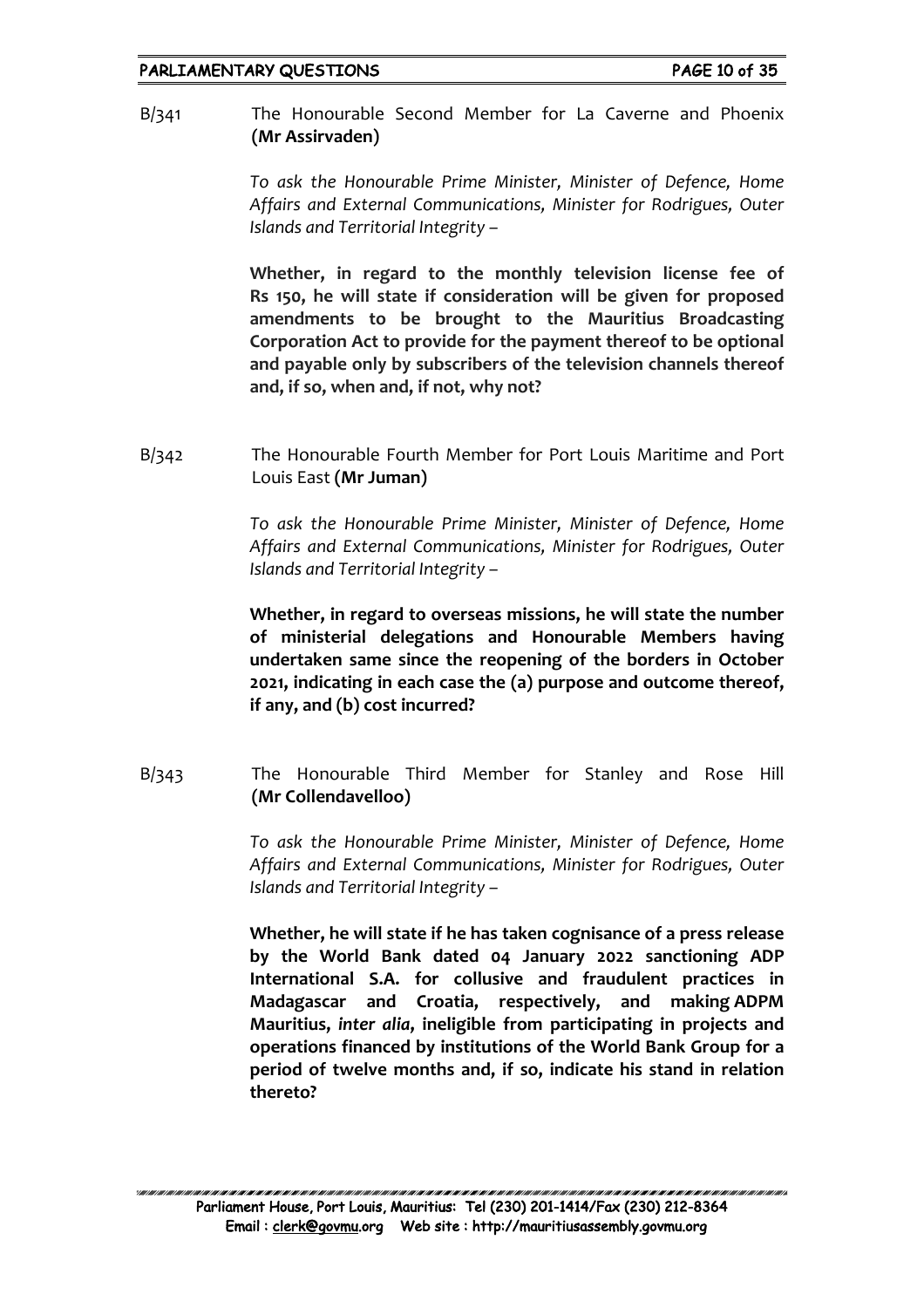B/344 The Honourable Second Member for Port Louis South and Port Louis Central **(Mr Uteem)**

> *To ask the Honourable Prime Minister, Minister of Defence, Home Affairs and External Communications, Minister for Rodrigues, Outer Islands and Territorial Integrity –*

> **Whether, in regard to the Public Service Commission, he will, for the benefit of the House, obtain therefrom, information as to the composition thereof, indicating the terms and conditions of appointment, including remuneration, of the Chairperson and members thereof?**

## **Questions addressed to Honourable Ministers, other than to the Honourable Prime Minister, Minister of Defence, Home Affairs and External Communications, Minister for Rodrigues, Outer Islands and Territorial Integrity**

B/345 The Honourable First Member for Grand River North West and Port Louis West **(Mr David)**

> *To ask the Honourable Minister of National Infrastructure and Community Development –*

> **Whether, in regard to the project for the upgrading of Pointe aux Sables Road (B31), he will, for the benefit of the House, obtain from the Road Development Authority, information as to the (a) name of the contractors therefor (b) scope of works (c) total cost and (d) works schedule thereof?**

B/346 The Honourable Second Member for Port Louis Maritime and Port Louis East (**Mr Abbas Mamode)**

> *To ask the Honourable Minister of Environment, Solid Waste Management and Climate Change –*

> **Whether, in regard to auto/motorcycles emitting loud noises, he will, for the benefit of the House, obtain from the Police de L'Environnement, information as to the number of contraventions booked in Port Louis over the past two years?**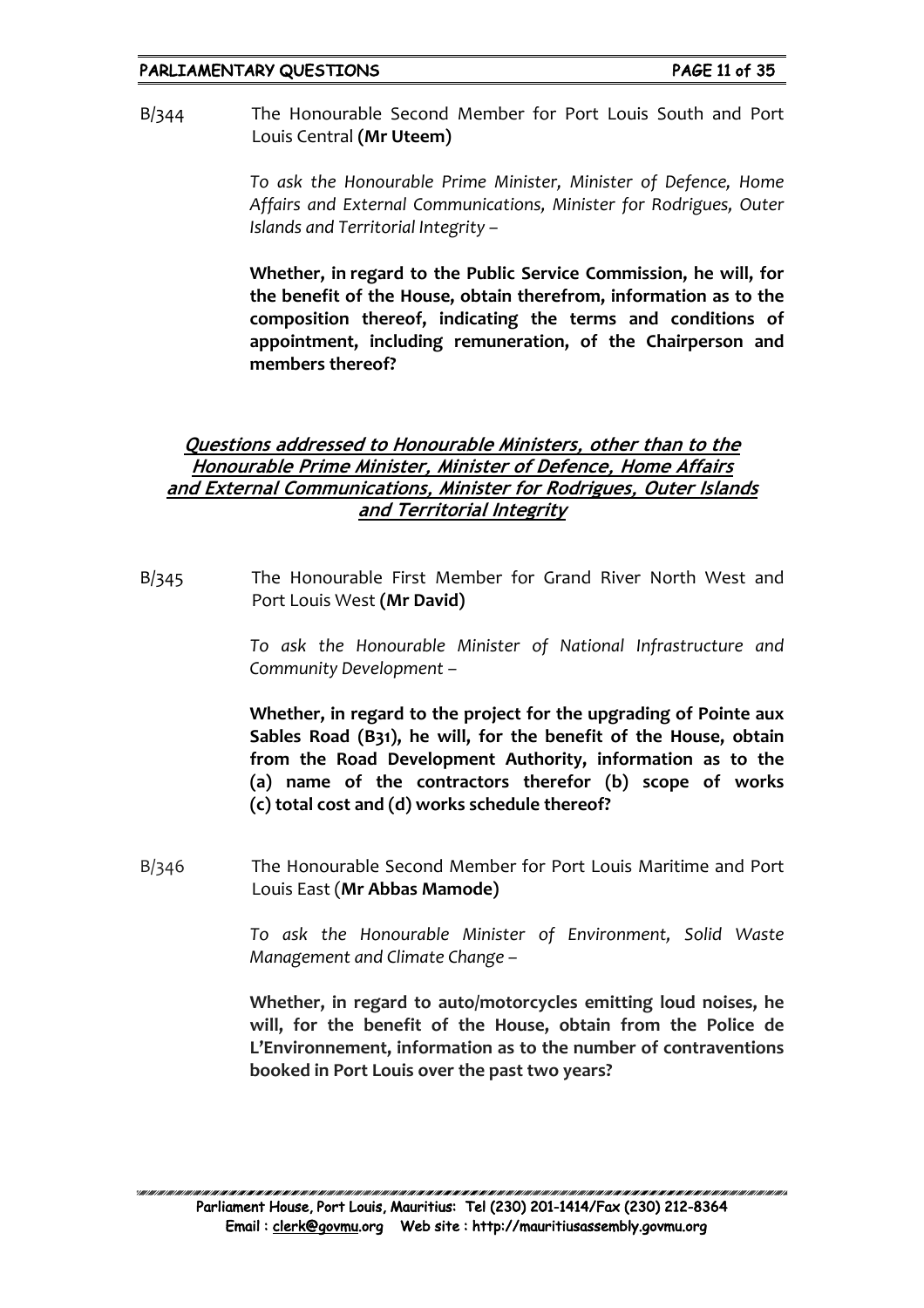B/347 The Honourable First Member for La Caverne and Phoenix **(Mr Lobine)**

> *To ask the Honourable Minister of Blue Economy, Marine Resources, Fisheries and Shipping –*

> **Whether, in regard to the Nairobi International Convention on Removal of Wrecks, he will state if Mauritius is a signatory thereof and, if not, why not?**

B/348 The Honourable Second Member for Grand' Baie and Poudre d'Or **(Dr Gungapersad)**

> *To ask the Honourable Vice-Prime Minister, Minister of Education, Tertiary Education, Science and Technology –*

> **Whether, in regard of the testing team for educational institutions created in the wake of the COVID-19 pandemic, she will state (a) the number of tests carried out as at to date, indicating the number of students positive tested and (b) if same is still operational?**

B/349 The Honourable Second Member for Port Louis North and Montagne Longue **(Mrs Luchmun Roy)**

> *To ask the Honourable Minister of Environment, Solid Waste Management and Climate Change –*

> **Whether, in regard to public beaches, he will state where matters stand as to the implementation of projects earmarked for easing of access thereto of persons with disabilities?**

B/350 The Honourable Second Member for Port Louis North and Montagne Longue **(Mrs Luchmun Roy)**

> *To ask Dr the Honourable Vice-Prime Minister, Minister of Local Government and Disaster Risk Management –*

> **Whether in regard to the Latanier River, he will, for the benefit of the House, obtain from the Municipal City Council of Port Louis, information as to (a) when was the desilting and dredging thereof carried out, indicating the extent thereof desilted and dredged and (b) measures taken, if any, to avert recurrence of the overflooding thereof?**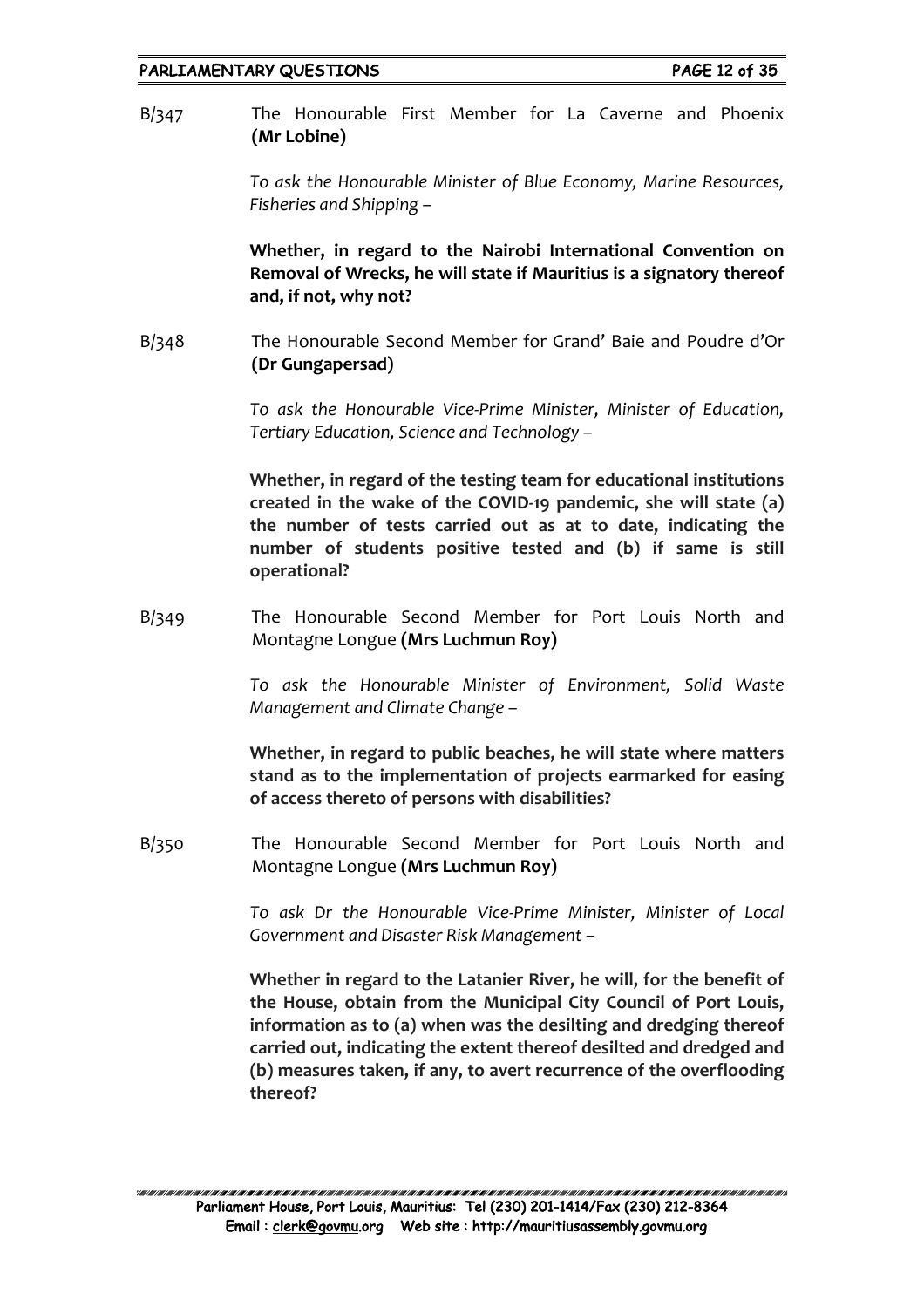B/351 The Honourable Second Member for Beau Bassin and Petite Rivière **(Mrs Foo Kune-Bacha)**

*To ask Dr the Honourable Minister of Health and Wellness –*

**Whether, in regard to the Maternal and the Neonatal Services, he will state (a) the number of complaints of alleged medical negligence received in respect thereof at his Ministry since 2019 to date, indicating the outcome thereof in each case (b) if an independent audit thereof has been carried out and (c) the measures taken to prevent recurrence of medical negligence thereat?**

B/352 The Honourable Third Member for Port Louis Maritime and Port Louis East **(Mr Ameer Meea)**

> *To ask the Honourable Minister of Information Technology, Communication and Innovation –*

> **Whether, in regard to the post offices, he will, for the benefit of the House, obtain from the Mauritius Posts Ltd., information as to the number of employees thereof who are presently not fully vaccinated and debarred from attending duty, indicating the respective posting thereof?**

B/353 The Honourable Third Member for Flacq and Bon Accueil **(Mr Nuckcheddy)**

> *To ask the Honourable Minister of Youth Empowerment, Sports and Recreation –*

> **Whether, in regard to the project for the construction of a swimming pool at Camp Garreau in Central Flacq, he will state where matters stand as to the implementation thereof?**

B/354 The Honourable Second Member for La Caverne and Phoenix **(Mr Assirvaden)**

*To ask the Honourable Minister of Energy and Public Utilities –*

**Whether, in regard to the Central Electricity Board (Facilities) Co. Ltd., he will, for the benefit of the House, obtain information as to if it is presently in operation?**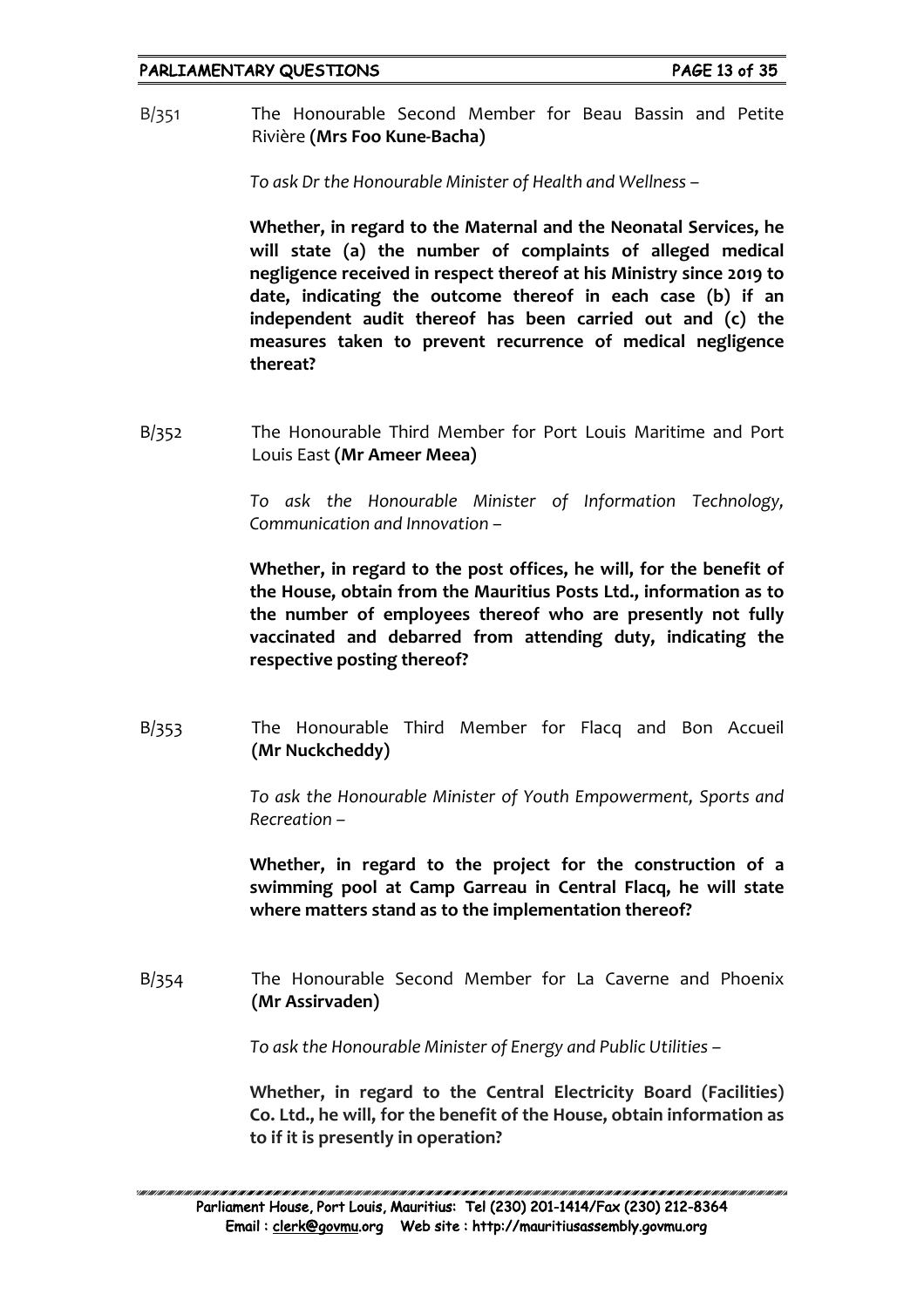B/ 355 The Honourable Fourth Member for Mahebourg and Plaine Magnien **(Mr Richard Duval)**

*To ask the Honourable Minister of Energy and Public Utilities –*

**Whether, in regard to electricity, he will, for the benefit of the House, obtain from the Central Electricity Board, information as to if decision has been taken to increase the cost thereof for domestic and commercial purposes and, if so, give details thereof?** 

B/356 The Honourable Third Member for Port Louis South and Port Louis Central **(Dr Aumeer)**

> *To ask the Honourable Minister of Land Transport and Light Rail, Minister of Foreign Affairs, Regional Integration and International Trade –*

> **Whether, in regard to the new traffic reconfiguration along St Jean Road and in the region of Sodnac and Belle Rose at Quatre Bornes since Saturday 26 February 2022 in connection with trial runs of light rail vehicles, he will state if (a) a Traffic Impact Assessment has been carried out as at to date, regarding particularly traffic coming in and out of Quatre Bornes during peak hours and (b) consideration will be given for a modification of the traffic schemes aiming at the decongestion of certain routes leading to the St Jean Road?**

B/357 The Honourable Second Member for Port Louis Maritime and Port Louis East (**Mr Abbas Mamode)**

*To ask Dr the Honourable Minister of Health and Wellness –*

**Whether, in regard to the e-Health project, he will state where matters stand as to the implementation thereof, indicating the expected date of coming into operation thereof?**

B/358 The Honourable First Member for Mahebourg and Plaine Magnien **(Mr Ramful)**

> *To ask the Honourable Minister of National Infrastructure and Community Development –*

> **Whether, in regard to Constituency No. 12, Mahebourg and Plaine Magnien, he will, for the benefit of the House, obtain from the Land Drainage Authority, the list of current identified flood prone areas, indicating the land drainage works being undertaken to prevent the recurrence of flooding thereat?**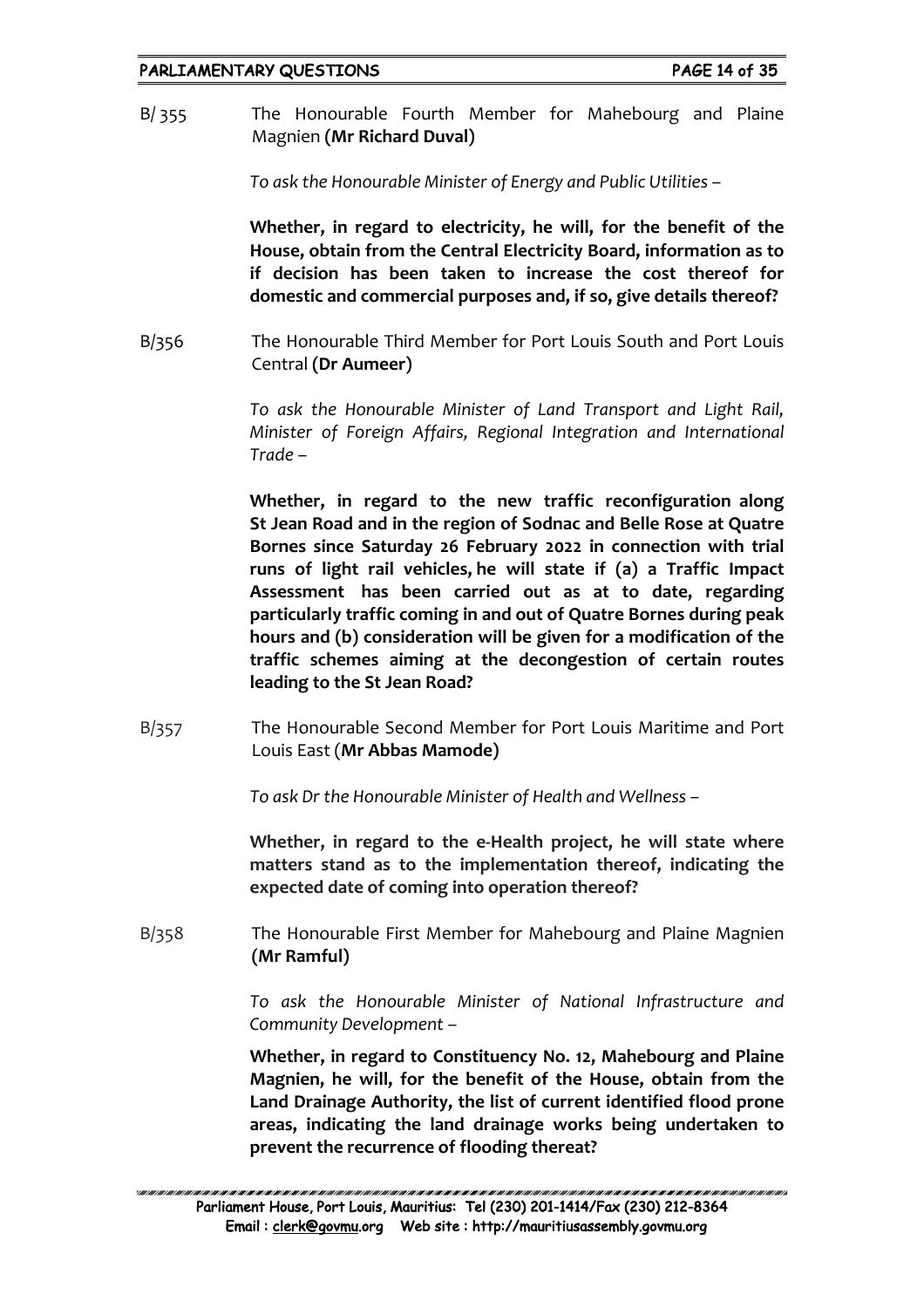B/359 The Honourable Second Member for La Caverne and Phoenix **(Mr Assirvaden)**

*To ask the Honourable Minister of Energy and Public Utilities –*

**Whether, in regard to the Central Electricity Board (CEB), he will, for the benefit of the House, obtain therefrom, information as to the surplus accruing from the operations thereof and the reserves and accumulated surpluses for each financial year since 2015 to date, indicating (a) how same have been utilized and (b) the contributions to Consolidated Fund and investment in CEB-owned private companies yearly since financial year 2015 to date?**

B/360 The Honourable Second Member for Port Louis South and Port Louis Central **(Mr Uteem)**

> *To ask the Honourable Minister of Social Integration, Social Security and National Solidarity –*

> **Whether, in regard to the allowances granted to victims of floods, she will, for each of the years 2014 to 2021 and since January 2022 to date, state the number of applications received therefor, indicating the (a) number of successful applications and (b) aggregate quantum of funds disbursed therefor?**

B/361 The Honourable First Member for Belle Rose and Quatre Bornes **(Dr Boolell)**

*To ask the Honourable Minister of Energy and Public Utilities –*

**Whether, in regard to electric vehicles, he will state if consideration will be given for the setting up of an Energy Task Force with a view to ensuring the installation of reliable mobile connection at charge points at home and island-wide to encourage the use thereof?**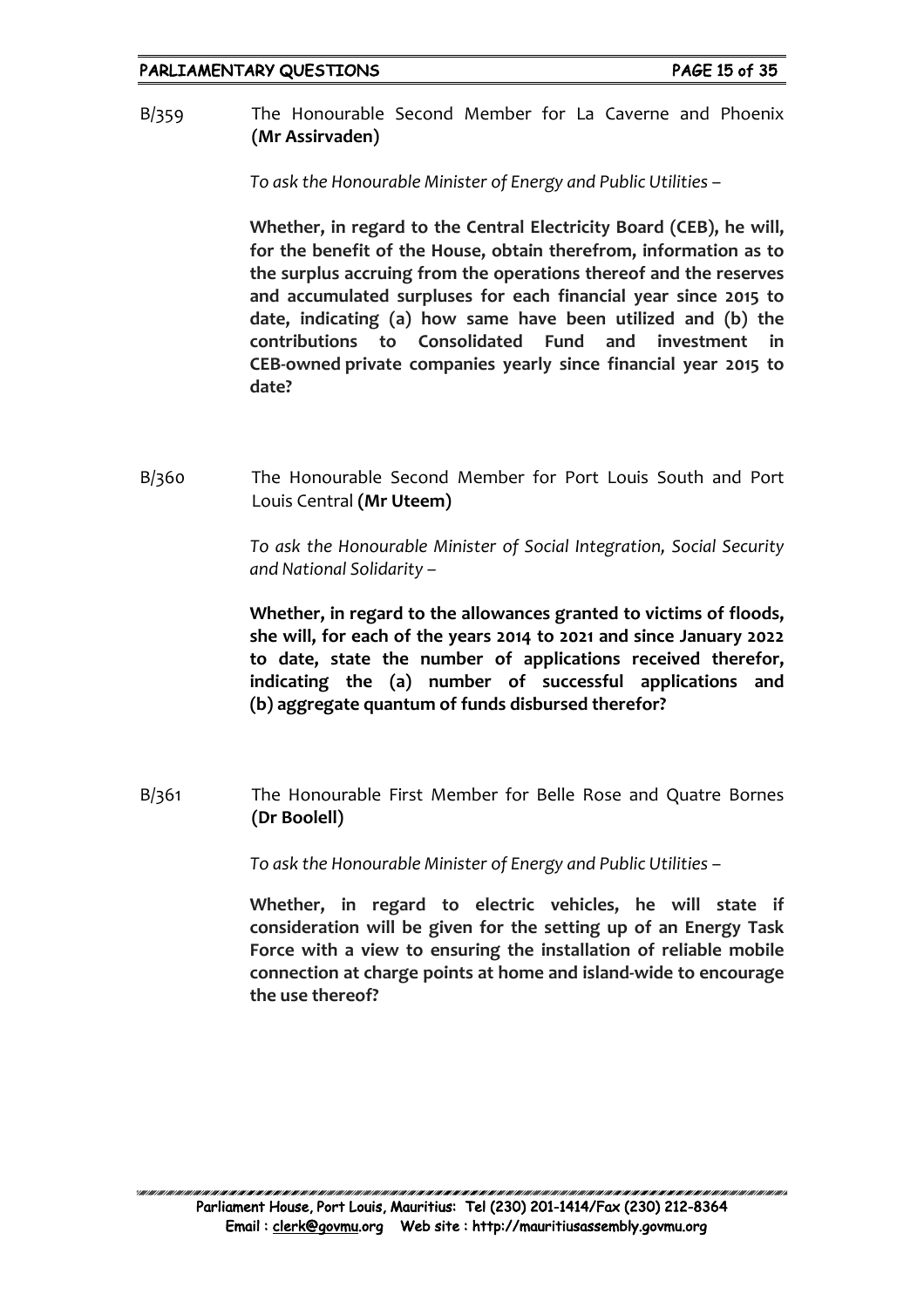B/362 The Honourable Third Member for Pamplemousses and Triolet **(Mr Woochit)**

> *To ask Dr the Honourable Vice-Prime Minister, Minister of Local Government and Disaster Risk Management –*

> **Whether, in regard to the proposed amendment to be brought to the legislation empowering public bodies designated by the Land Drainage Authority to construct drains on private properties where storm water accumulates and represents high flooding risks, he will state where matters stand?**

B/363 The Honourable Fourth Member for Vacoas and Floréal **(Ms Anquetil)**

> *To ask Dr the Honourable Minister of Finance, Economic Planning and Development –*

> **Whether, in regard to Mr D. N., Human Resource Director at the Casino de Maurice, Curepipe, he will, for the benefit of the House, obtain information as to if disciplinary proceedings have been initiated against him and, if so, give details thereof?**

B/364 The Honourable Third Member for Curepipe and Midlands **(Mr Dhunoo)**

> *To ask the Honourable Minister of National Infrastructure and Community Development –*

> **Whether, in regard to the reconstruction of Pont Atlee, he will, for the benefit of the House, obtain from the Road Development Authority, information as to the work progress thereof?**

B/365 The Honourable Third Member for Port Louis South and Port Louis Central **(Dr Aumeer)**

*To ask Dr the Honourable Minister of Health and Wellness –*

**Whether, in regard to the SAMU, he will state (a) the number of doctors currently serving same, indicating the capacity in which they are currently employed and (b) plan, if any, to increase the staffing and logistics thereof in the light of the demands for emergency services?**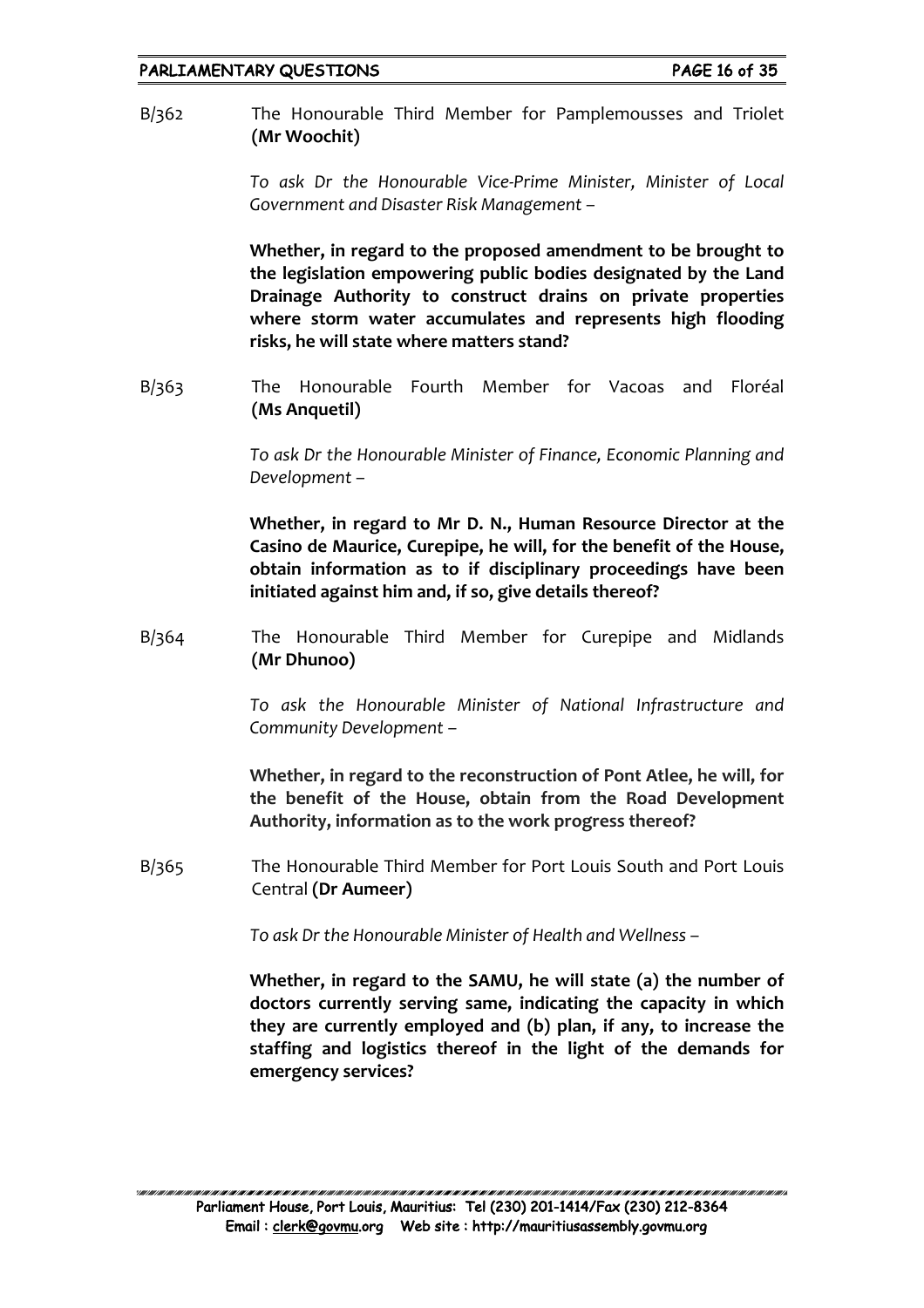B/366 The Honourable Second Member for Savanne and Black River **(Mrs Mayotte)**

> *To ask the Honourable Minister of National Infrastructure and Community Development –*

> **Whether, in regard to soil stabilization works currently ongoing along road B104, Chamarel - Case Noyale, he will, for the benefit of the House, obtain from the Road Development Authority, information as to where matters stand?**

B/367 The Honourable Third Member for Curepipe and Midlands **(Mr Dhunoo)**

> *To ask the Honourable Minister of National Infrastructure and Community Development –*

> **Whether, in regard to the proposed resurfacing of Ligne Berthaud Road, in Curepipe, he will state where matters stand?**

B/368 The Honourable Fourth Member for Vacoas and Floréal **(Ms Anquetil)**

> *To ask the Honourable Minister of Gender Equality and Family Welfare –*

> **Whether, in regard to the International Women Entrepreneurs Show mission in Dubai held in October 2021, she will state the (a) composition of the delegation of her Ministry which attended same and (b) outcome of the mission?**

B/369 The Honourable Third Member for Vieux Grand Port and Rose Belle **(Ms Ramyad)**

*To ask Dr the Honourable Minister of Health and Wellness –*

**Whether, in regard to COVID-19 vaccines, he will state the number thereof purchased and which have expired before use, indicating how same have been disposed of?**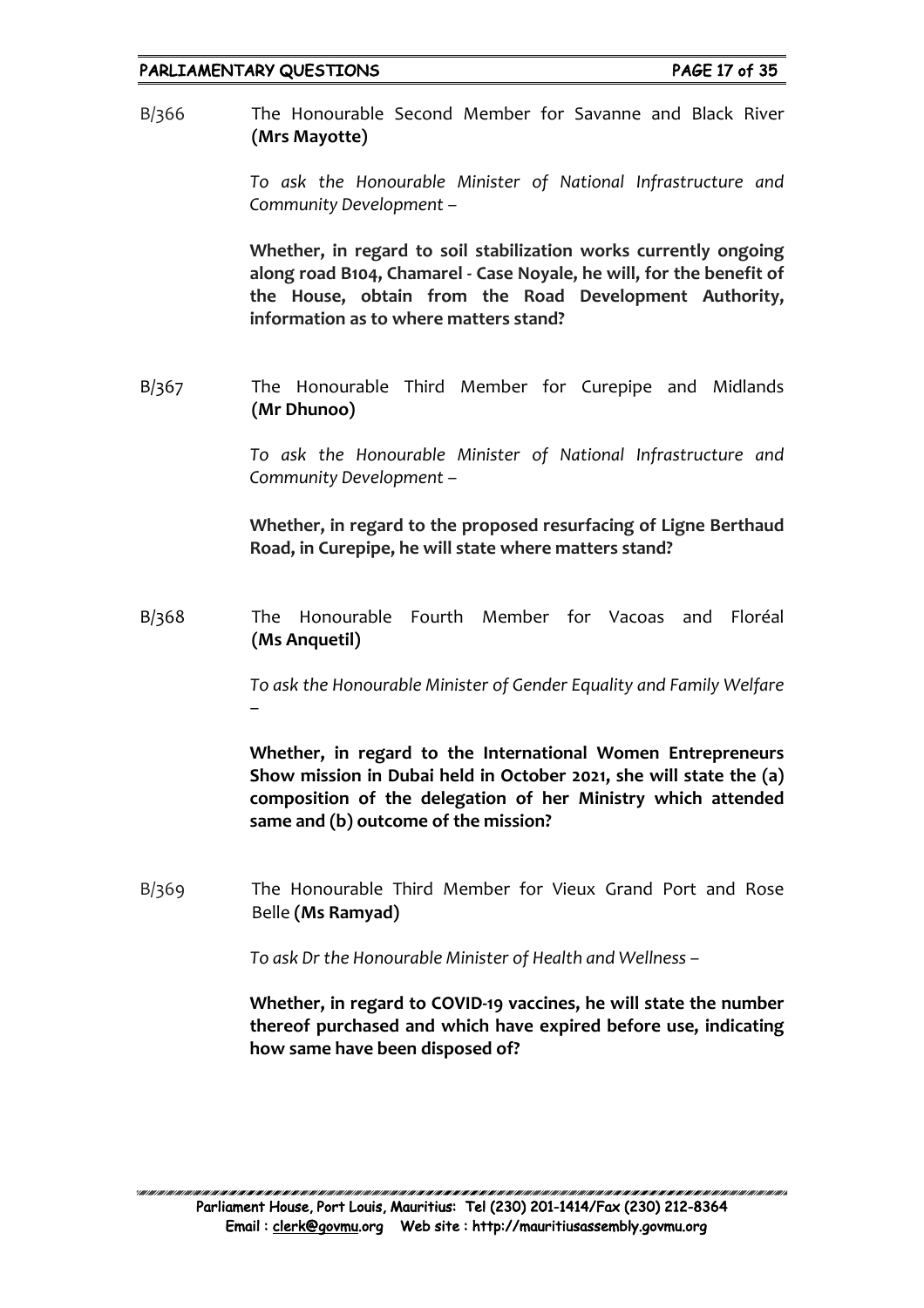B/370 The Honourable Second Member for Grand' Baie and Poudre d'Or **(Dr Gungapersad)**

*To ask Dr the Honourable Minister of Health and Wellness –*

**Whether, in regard to expired medical items which had to be disposed of since January 2015 to date, he will give the list thereof, indicating the quantity and cost thereof?**

B/371 The Honourable Fourth Member for Grand River North West and Port Louis West **(Mrs Navarre-Marie)**

> *To ask the Honourable Vice-Prime Minister, Minister of Education, Tertiary Education, Science and Technology –*

> **Whether, in regard to primary schools, she will state if consideration will be given for the advisability of upgrading all the students thereof born in the same calendar year from grade 1 to grade 2?**

B/372 The Honourable Second Member for Port Louis Maritime and Port Louis East (**Mr Abbas Mamode)**

> *To ask the Honourable Minister of Blue Economy, Marine Resources, Fisheries and Shipping –*

> **Whether, in regard to the proposed allocation of 500 fishermen cards and the implementation of a retirement scheme for fishers, he will state where matters stand?**

B/373 The Honourable Fourth Member for Mahebourg and Plaine Magnien **(Mr Richard Duval)**

> *To ask the Honourable Minister of Social Integration, Social Security and National Solidarity –*

> **Whether, in regard to the persons registered on the Social Register of Mauritius, she will, for the benefit of the House, obtain from the National Empowerment Foundation, information as to the number of social housing units built under the Full Concrete Housing Scheme since 2019 to date therefor, indicating the (a) number of housing units (i) delivered region-wise and (ii) not yet constructed or in progress or awaiting delivery, as the case may be and (b) budget allocated therefor?**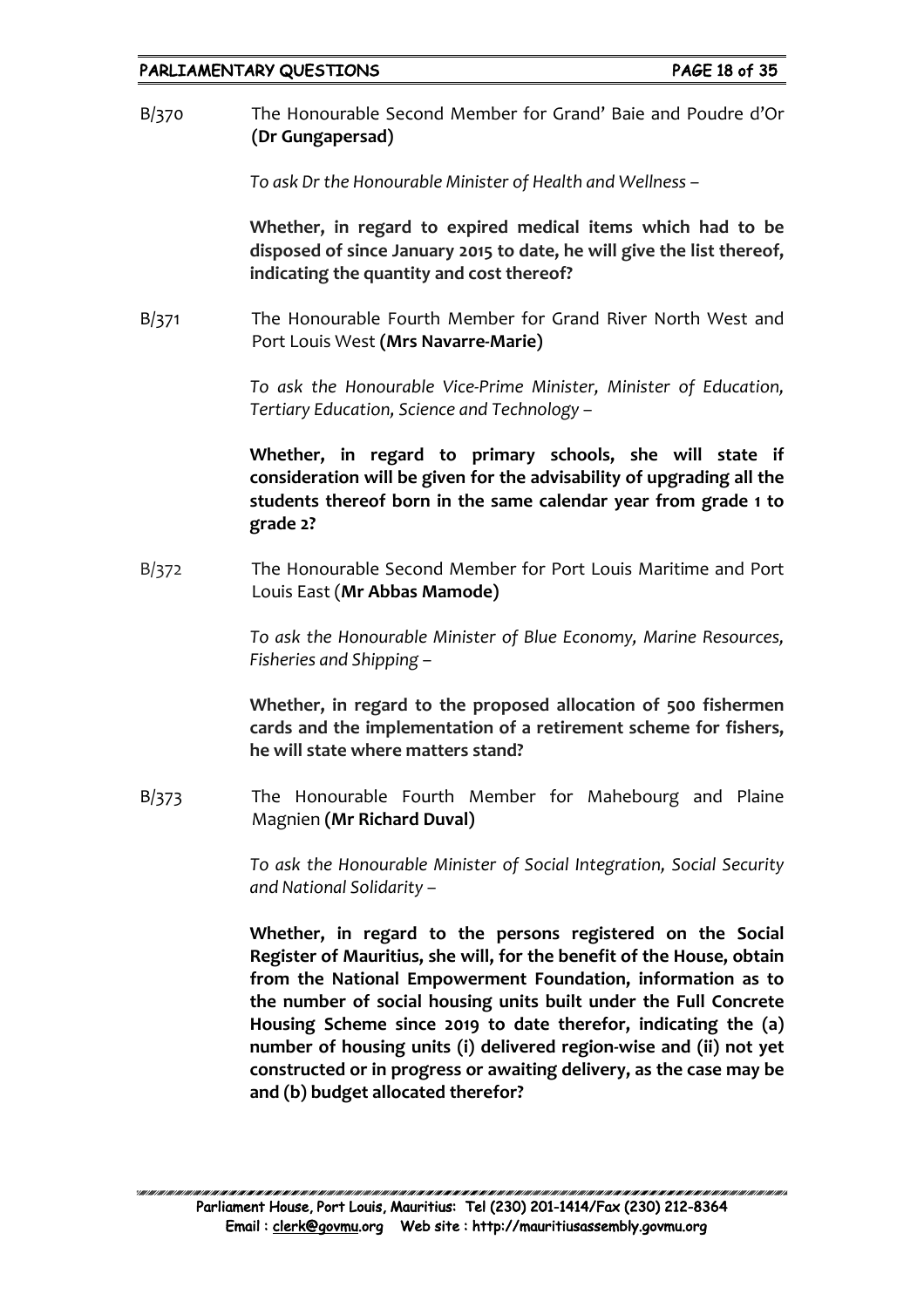B/374 The Honourable Third Member for Beau Bassin and Petite Rivière **(Mr Quirin)**

> *To ask the Honourable Minister of Social Integration, Social Security and National Solidarity –*

> **Whether, in regard to the Recertification of Beneficiaries on the Social Register of Mauritius, she will state the total number of beneficiaries/households for the year 2022, indicating the number thereof (a) having signed their social contract as at to date, indicating the duration and terms and conditions thereof and (b) whose social contract (i) are pending, giving reasons therefor and (ii) have been cancelled?**

B/375 The Honourable Third Member for Port Louis North and Montagne Longue **(Ms Tour)**

*To ask Dr the Honourable Minister of Health and Wellness –*

**Whether, in regard to dangerous drugs, he will state the additional measures taken by his Ministry for the control thereof in the wake of the recommendations of the latest Commission of Enquiry on Drugs?**

B/376 The Honourable First Member for La Caverne and Phoenix **(Mr Lobine)**

*To ask the Honourable Minister of Energy and Public Utilities –*

**Whether, he will state if he has taken cognizance of the latest report of the United Nations University Institute for Water, Environment and Health with regard to water security in Africa and, if so, indicate the measures being envisaged to address the ratings allocated to Mauritius therein?**

B/377 The Honourable Second Member for Curepipe and Midlands **(Mr Yeung Sik Yuen)**

> *To ask Dr the Honourable Vice-Prime Minister, Minister of Local Government and Disaster Risk Management –*

> **Whether, in regard to the drains project along Chinnapyel Lane and Elias Coowar Lane, in Couvent street, Curepipe, he will, for the benefit of the House, obtain from the Municipal Council of Curepipe, information as to where matters stand as to the implementation thereof?**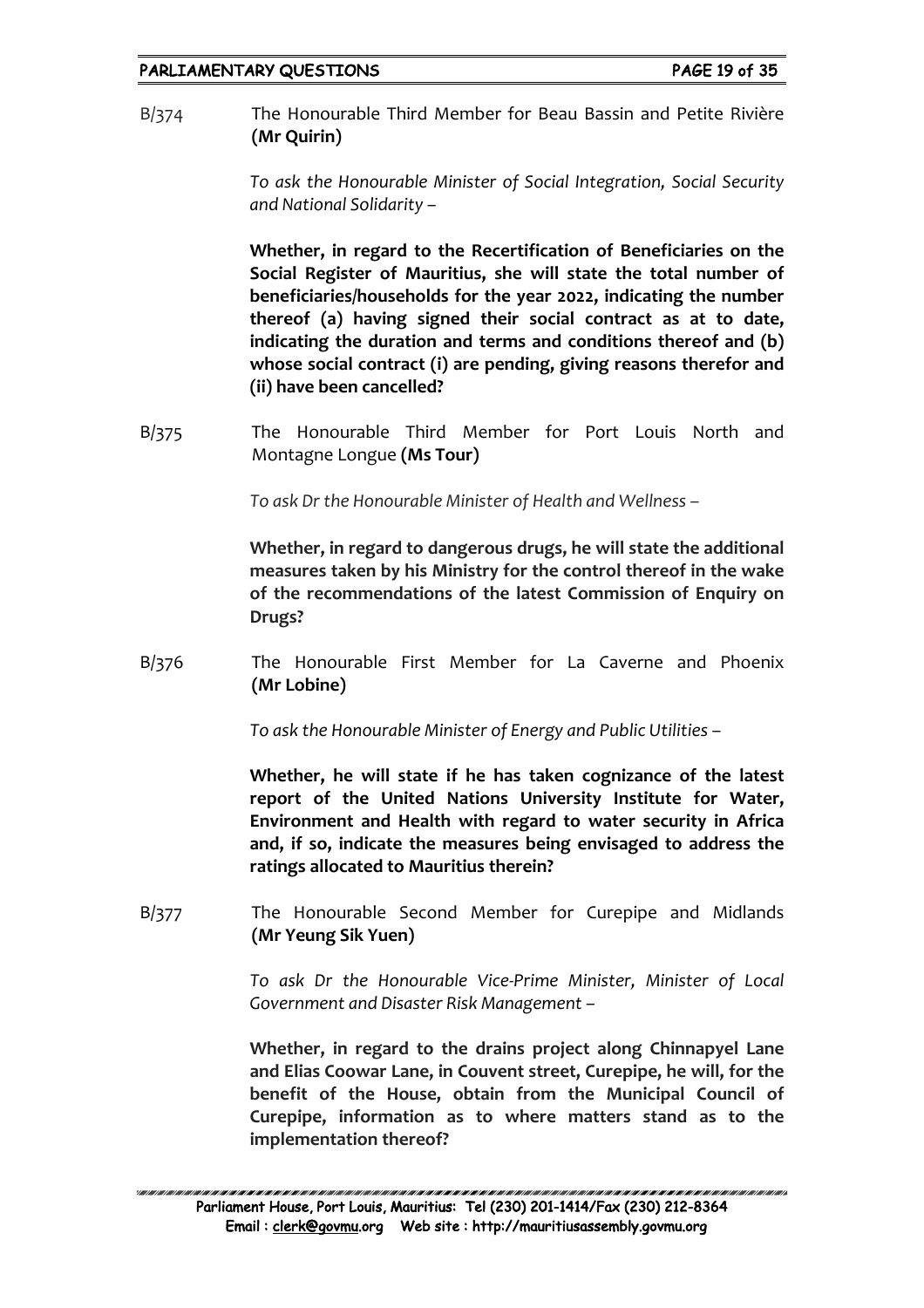B/378 The Honourable Fourth Member for Grand River North West and Port Louis West **(Mrs Navarre-Marie)**

> *To ask Dr the Honourable Minister of Finance, Economic Planning and Development –*

> **Whether, in regard to the women entrepreneurs, he will, for the benefit of the House, obtain from the Development Bank of Mauritius Ltd., information as to the number of applications received therefrom to benefit from loans at a concessional rate of 0.5 percent per annum, as announced in the 2020-2021 Budget Speech, indicating the quantum of funds disbursed as at to date sector-wise?**

B/379 The Honourable Third Member for Curepipe and Midlands **(Mr Dhunoo)**

*To ask the Honourable Minister of Energy and Public Utilities –*

**Whether, in regard to the sewerage works undertaken in the region of Gustave Collins, Derby and Atlee streets, in Curepipe, he will, for the benefit of the House, obtain from the Wastewater Management Authority, information as to the work progress thereof?**

B/380 The Honourable Second Member for Port Louis North and Montagne Longue **(Mrs Luchmun Roy)**

> *To ask the Honourable Minister of National Infrastructure and Community Development –*

> **Whether, in regard to the landslide issues in Constituency No. 4, Port Louis North and Montagne Longue, he will state the additional measures taken to address same in line with the findings in the Japan International Co-operation Agency Report 2015 for landslide regions, indicating if consideration will be given for further studies to be carried out in relation thereto?**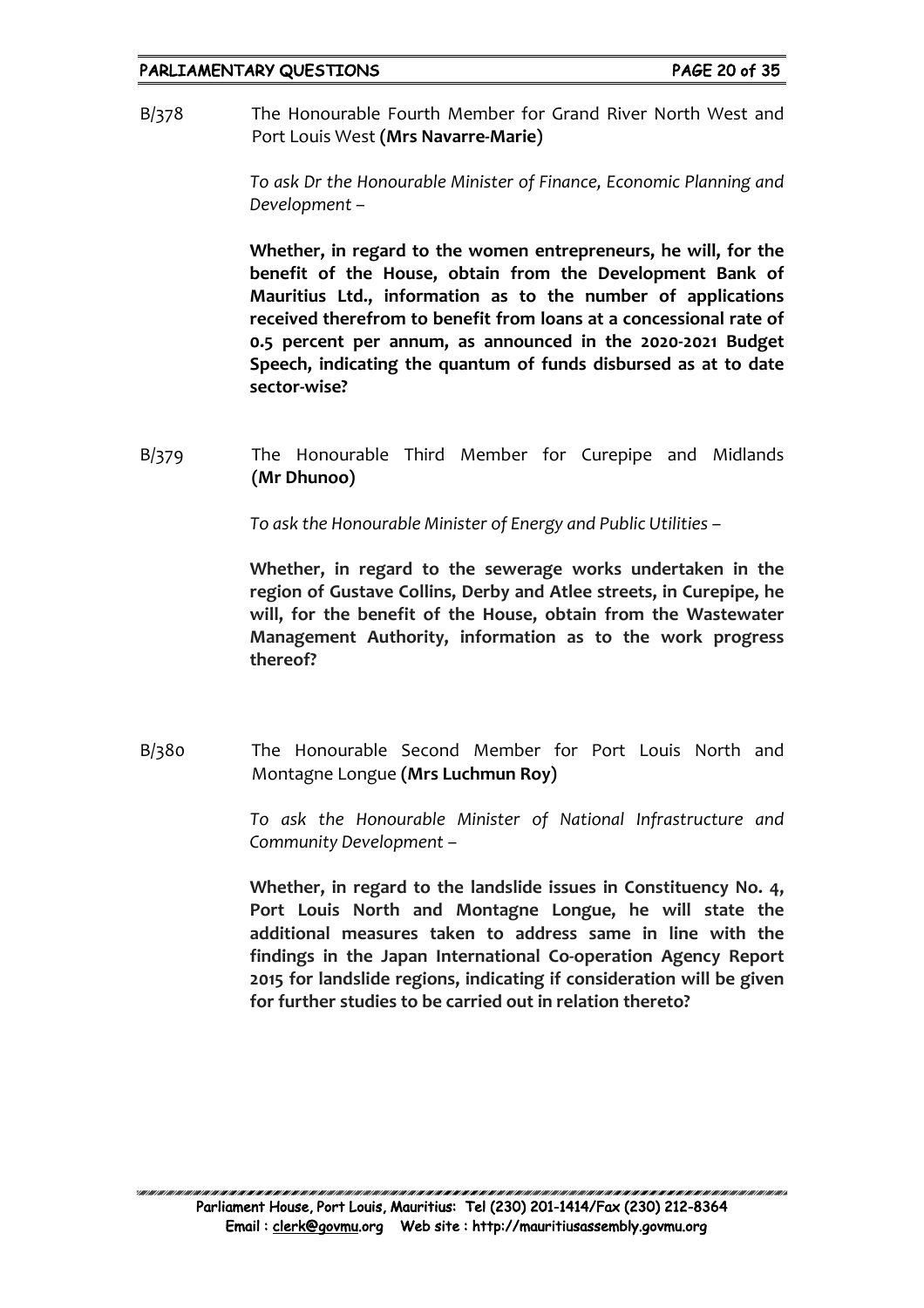B/381 The Honourable Third Member for Pamplemousses and Triolet **(Mr Woochit)**

> *To ask Dr the Honourable Vice-Prime Minister, Minister of Local Government and Disaster Risk Management –*

> **Whether, in regard to flooding, he will state the measures taken to prevent the recurrence thereof in places where persons/households have been victims thereof over the past five years?**

B/382 The Honourable Second Member for Port Louis South and Port Louis Central **(Mr Uteem)**

> *To ask the Honourable Minister of Social Integration, Social Security and National Solidarity –*

> **Whether, in regard to the Social Register of Mauritius, she will, for the period July 2021 to date, state the (a) number of applications received for registration thereunder, indicating the number of successful applications therefor (b) aggregate number of persons registered thereon and (c) number of persons who have been removed therefrom, indicating the reasons therefor?**

B/383 The Honourable Third Member for Port Louis North and Montagne Longue **(Ms Tour)**

> *To ask the Honourable Minister of National Infrastructure and Community Development –*

> **Whether, in regard to the upgrading of the main road at the level of terminus Lallman to Upper Crève Coeur, he will state where matters stand?**

B/384 The Honourable First Member for Grand River North West and Port Louis West **(Mr David)**

*To ask the Honourable Minister of Arts and Cultural Heritage –*

**Whether, in regard to the Dubai Expo 2020, he will state if Mauritian artists were solicited to perform during same and, if so, indicate the outcome thereof and, if not, why not?**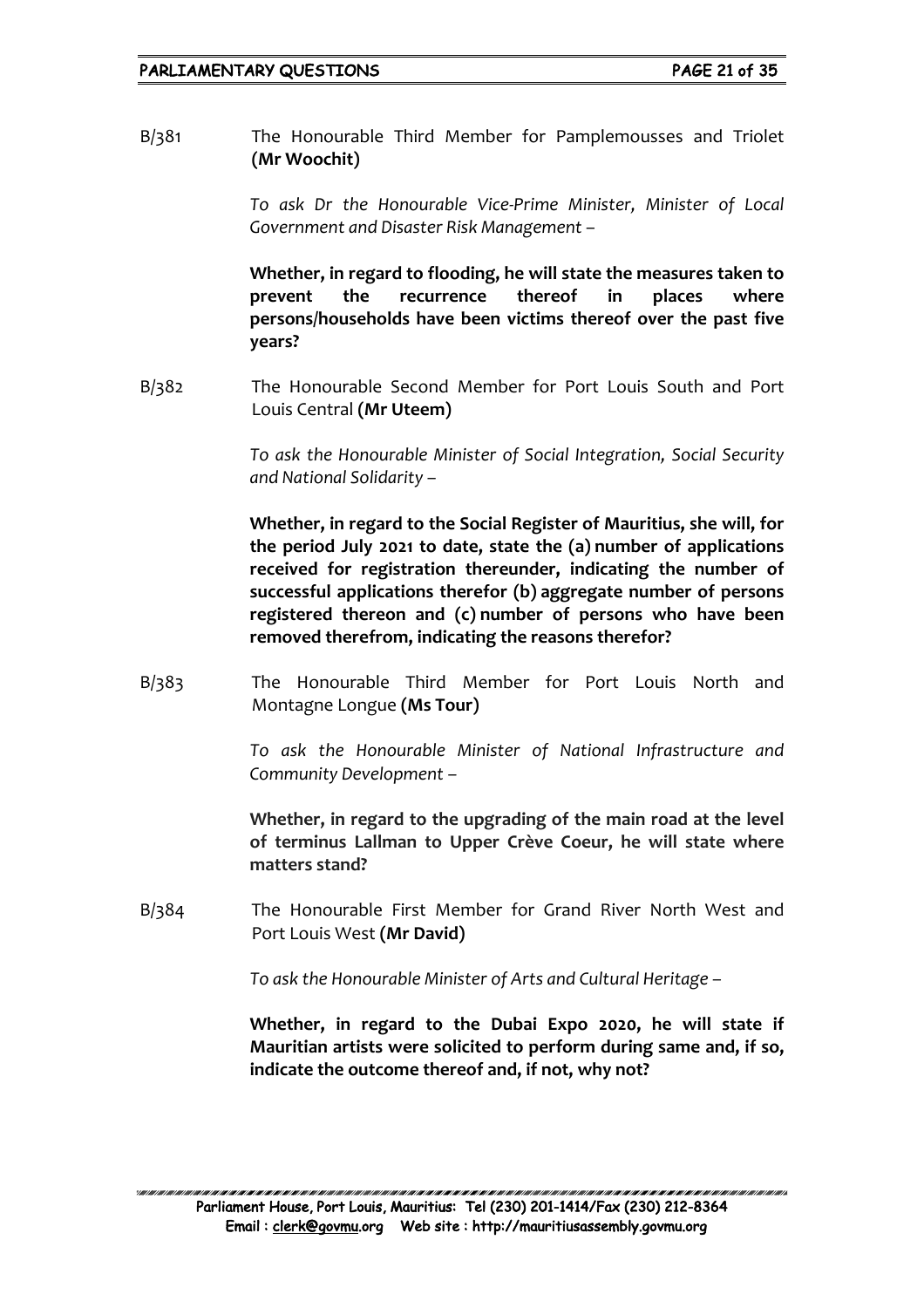## PARLIAMENTARY QUESTIONS PAGE 22 of 35

B/385 The Honourable Third Member for Grand River North West and Port Louis West **(Mr Armance)**

> *To ask the Honourable Minister of Public Service, Administrative and Institutional Reforms –*

> **Whether, in regard to the proposed introduction of a Public Service Bill in the Assembly, he will state where matters stand?**

B/386 The Honourable Second Member for Savanne and Black River **(Mrs Mayotte)**

> *To ask the Honourable Minister of Social Integration, Social Security and National Solidarity –*

> **Whether, in regard to the Basic Invalidity Pensions, she will state the number of applications received for the granting thereof, since July 2021 to date, including the number thereof received from persons suffering from physical and/or mental disability, indicating the number thereof benefitting thereunder?**

B/387 The Honourable Second Member for Savanne and Black River **(Mrs Mayotte)**

> *To ask Dr the Honourable Vice-Prime Minister, Minister of Local Government and Disaster Risk Management –*

> **Whether, in regard to the Football Playground Project at Surinam, he will state where matters stand as to the implementation thereof?**

B/388 The Honourable Second Member for Curepipe and Midlands **(Mr Yeung Sik Yuen)**

> *To ask the Honourable Deputy Prime Minister, Minister of Housing and Land Use Planning, Minister of Tourism –*

> **Whether, in regard to tourist arrivals, he will, for the benefit of the House, obtain from the Mauritius Tourism Promotion Authority, information as to the number thereof since 01 January 2022 to date?**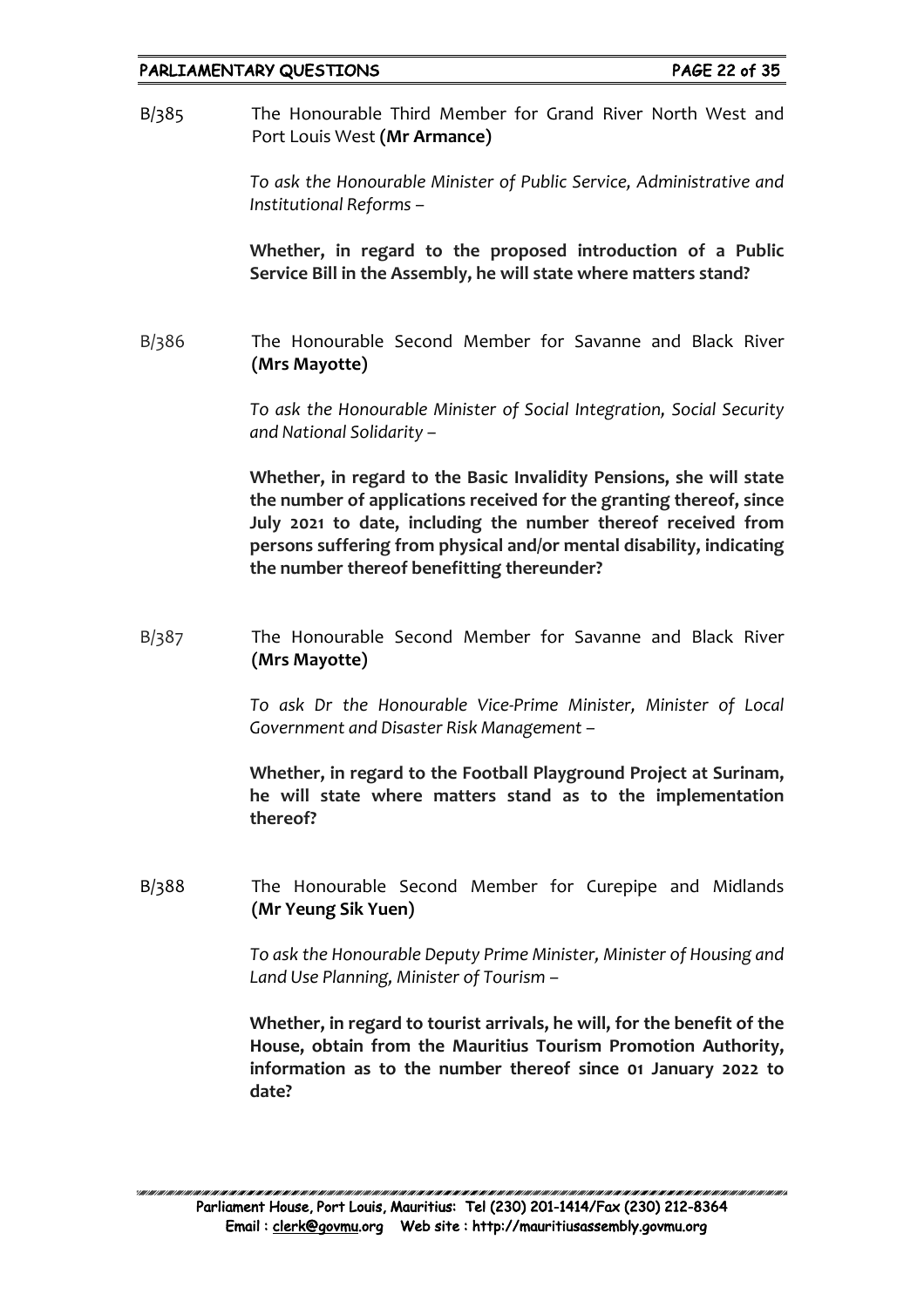## PARLIAMENTARY QUESTIONS FARE 23 of 35

B/389 The Honourable Third Member for Port Louis South and Port Louis Central **(Dr Aumeer)**

*To ask Dr the Honourable Minister of Health and Wellness –*

**Whether, in regard to vacancies in the medical field in his Ministry, he will state the existing number thereof for specialists per specialty, indicating if same have been advertised and, if so, indicate when and where matters stand?**

B/390 The Honourable Fourth Member for Mahebourg and Plaine Magnien **(Mr Richard Duval)**

> *To ask the Honourable Minister of Blue Economy, Marine Resources, Fisheries and Shipping –*

> **Whether, in regard to the fisherman card, he will give the list of persons having been allocated same since 2019 to date, indicating their respective address and terms and conditions thereof?**

B/391 The Honourable First Member for Vacoas and Floréal **(Ms Joanna Bérenger)**

> *To ask the Honourable Minister of Environment, Solid Waste Management and Climate Change –*

> **Whether, in regard to the proposed elaboration of a National Environment Master Plan, he will state where matters stand?**

B/392 The Honourable Third Member for Pamplemousses and Triolet **(Mr Woochit)**

> *To ask the Honourable Minister of National Infrastructure and Community Development –*

> Whether, in regard to the main road at 9<sup>th</sup> mile, Triolet, he will **state if consideration will be given for the construction of new drains along same to prevent the recurrence of water accumulation thereat after every heavy rainfall?**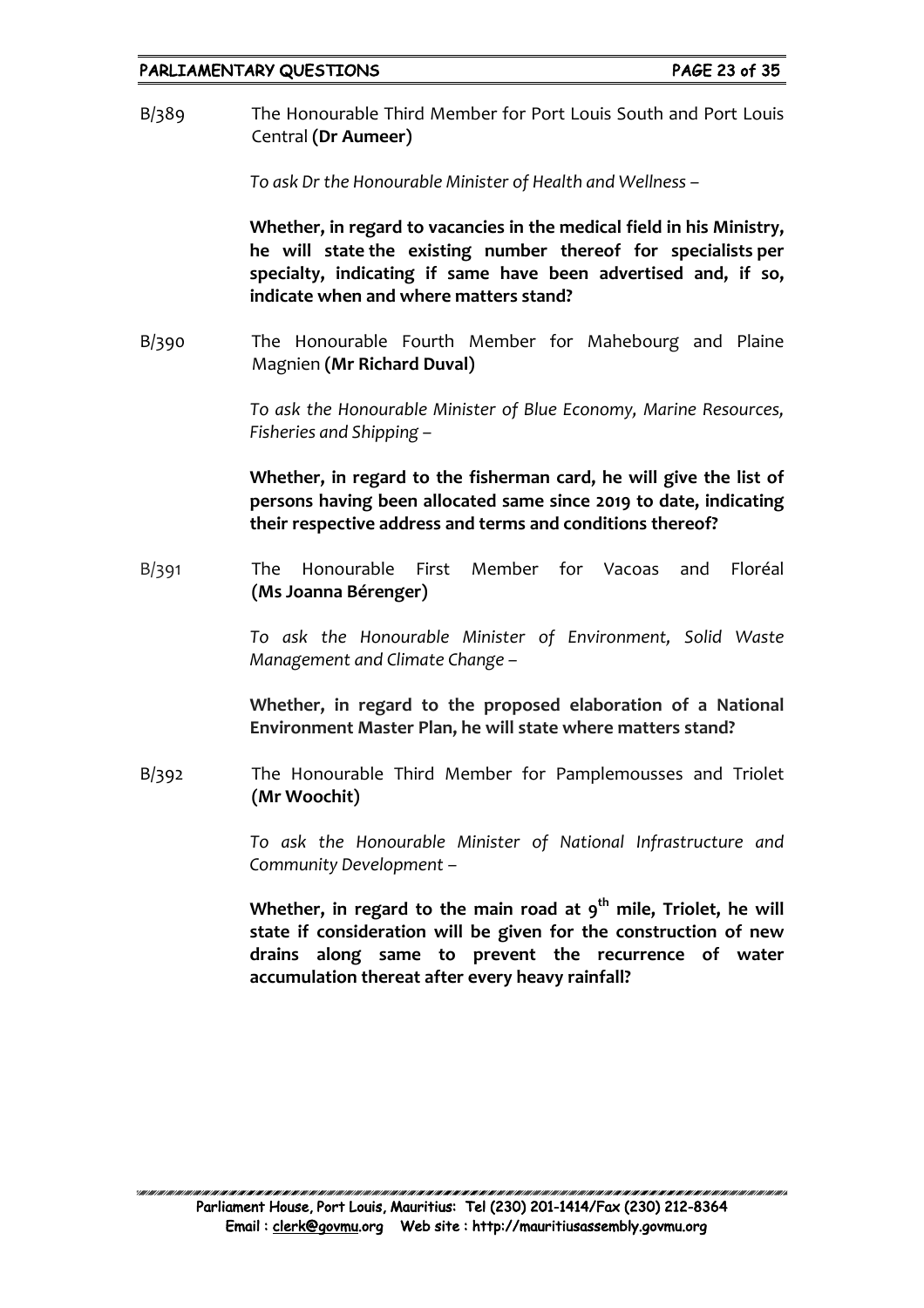B/393 The Honourable Third Member for Beau Bassin and Petite Rivière **(Mr Quirin)**

> *To ask the Honourable Minister of Youth Empowerment, Sports and Recreation –*

> **Whether, in regard to football, he will (a) state if his Ministry has been officially informed by the Mauritius Football Association (MFA) that the 2021-22 season has been cancelled and, if so, give details thereof and (b) obtain from the MFA, information as to when all national leagues, including the women league, for 2022-23 season will start, indicating the terms and conditions thereof?**

B/394 The Honourable First Member for Grand River North West and Port Louis West **(Mr David)**

*To ask Dr the Honourable Minister of Health and Wellness –*

**Whether, in regard to cancer, he will state the reported number thereof on a yearly basis since 2018 to 2021 and since 01 January 2022 to date, giving details, if available, as to the types and predominance thereof, indicating the number of male and female patient in each case?**

B/395 The Honourable First Member for La Caverne and Phoenix **(Mr Lobine)**

> *To ask Dr the Honourable Vice-Prime Minister, Minister of Local Government and Disaster Risk Management –*

> **Whether, he will, for the benefit of the House, obtain from the Municipal Council of Vacoas Phoenix, information as to if it is in presence of complaints from inhabitants of Ramjane lane, Mesnil, as to constant floodings thereat putting at risks their lives and properties and, if so, indicate the immediate remedial actions being envisaged, if any?**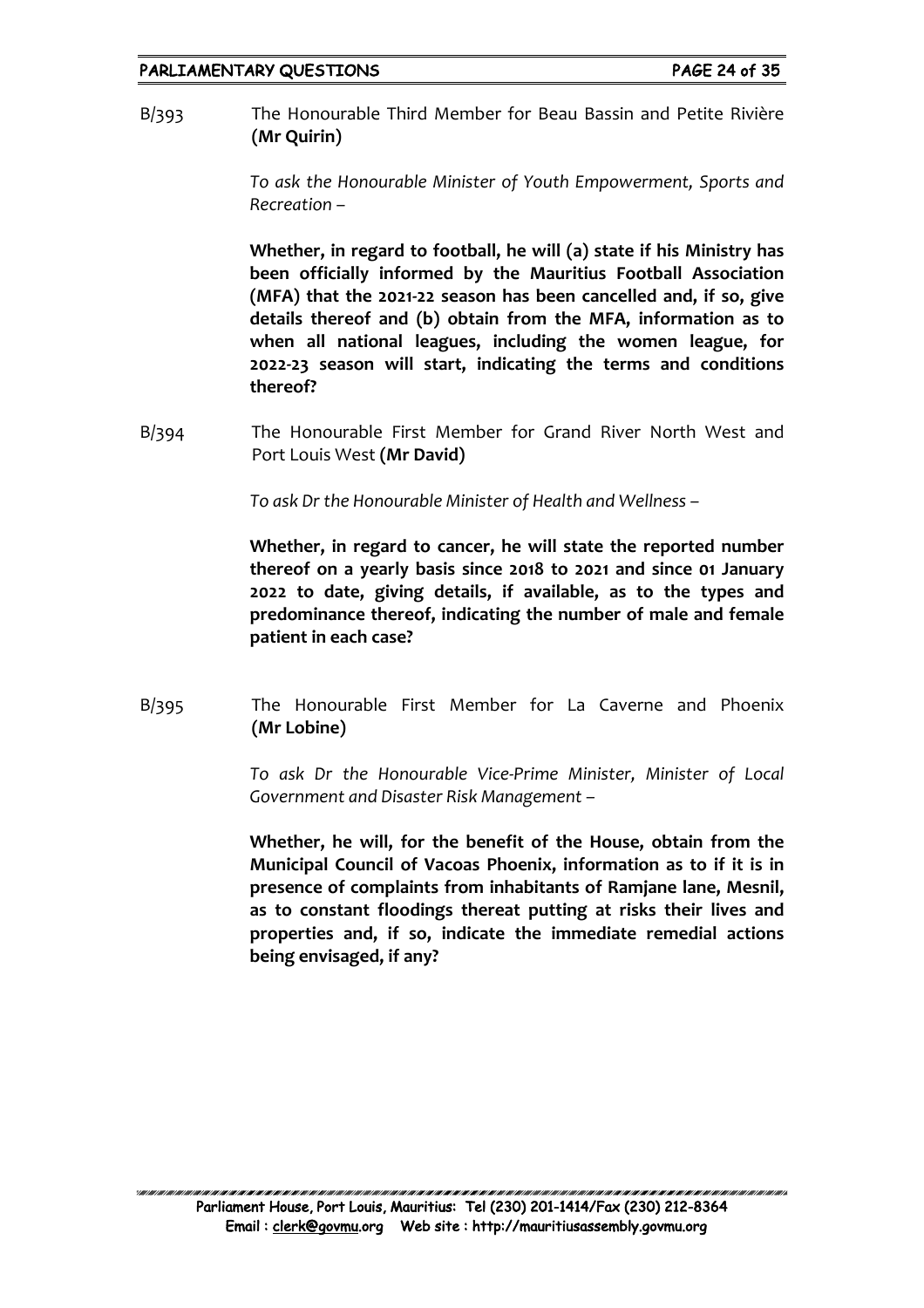## PARLIAMENTARY QUESTIONS FARE 25 of 35

B/396 The Honourable Third Member for Port Louis Maritime and Port Louis East **(Mr Ameer Meea)**

> *To ask the Honourable Minister of Land Transport and Light Rail, Minister of Foreign Affairs, Regional Integration and International Trade –*

> **Whether, in regard to the Free Travel Scheme, he will, for the benefit of the House, obtain from the National Land Transport Authority, information as to where matters stand as to the implementation of the Cashless Bus Ticketing System?**

B/397 The Honourable Second Member for Grand' Baie and Poudre d'Or **(Dr Gungapersad)**

> *To ask Dr the Honourable Minister of Finance, Economic Planning and Development –*

> **Whether, in regard to school materials, he will, for the period January 2015 to date, obtain from the Mauritius Revenue Authority, the list thereof on which Value Added Tax has been levied, indicating the quantum of revenue collected in terms thereof?**

B/398 The Honourable Third Member for Grand River North West and Port Louis West **(Mr Armance)**

> *To ask the Honourable Minister of Information Technology, Communication and Innovation –*

> **Whether, in regard to the Nano satellite launched last year by Government, he will state the operational cost thereof, including administrative and running costs?**

B/399 The Honourable First Member for Mahebourg and Plaine Magnien **(Mr Ramful)**

> *To ask the Honourable Minister of Land Transport and Light Rail, Minister of Foreign Affairs, Regional Integration and International Trade –*

> **Whether, in regard to the Comprehensive Economic Cooperation and Partnership Agreement between Mauritius and India which came into force on 01 April 2021, he will state the total value of goods and services exported and imported, respectively, by Mauritius thereunder, giving a breakdown thereof?**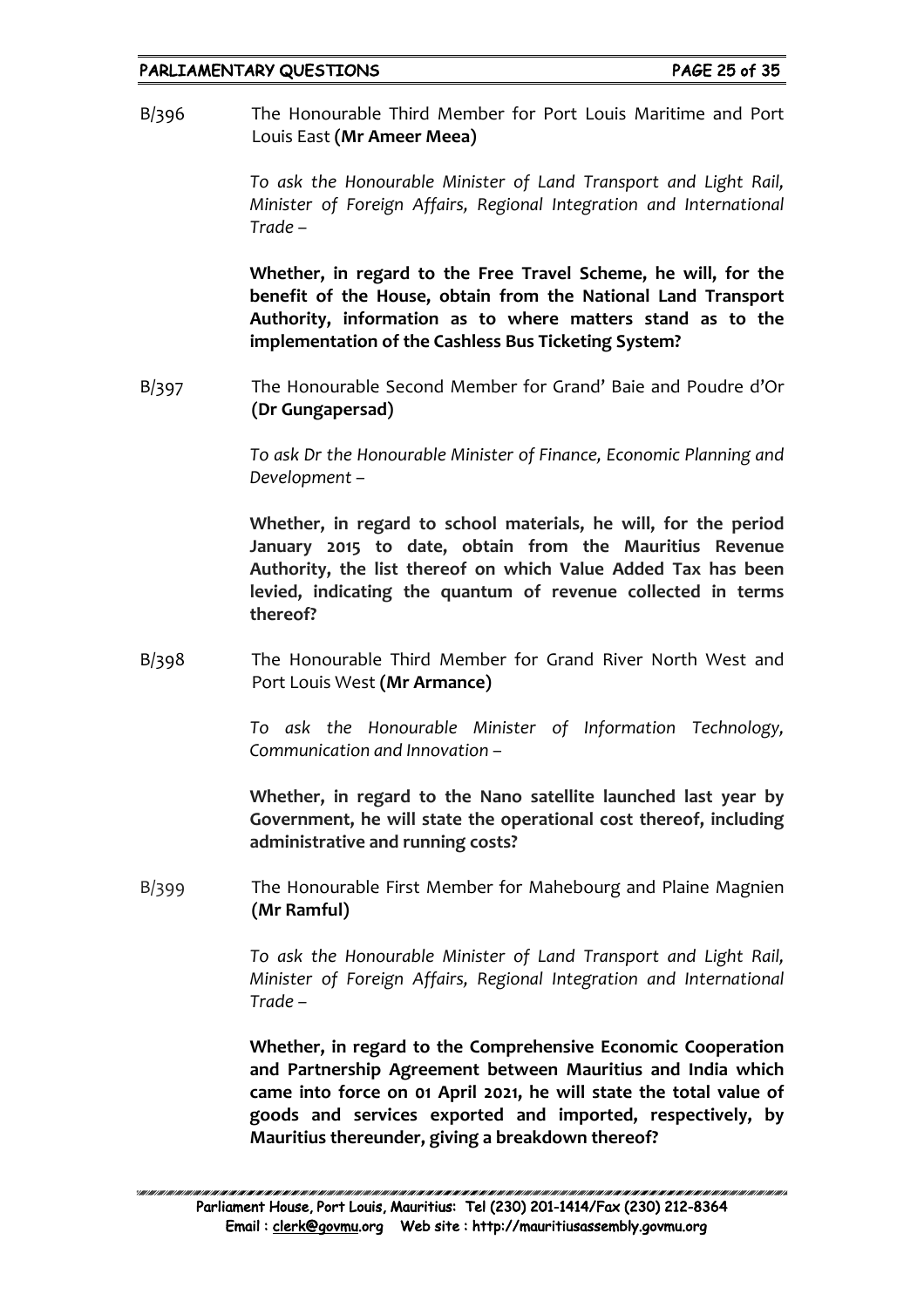B/400 The Honourable Second Member for Vacoas and Floréal **(Mr Bodha)**

> *To ask the Honourable the Attorney-General, Minister of Agro-Industry and Food Security –*

> **Whether, in regard to vegetables, he will state the reported number of thefts thereof in 2019, 2020, 2021 and since January 2022 to date, indicating and measures being put in place to prevent same?**

B/401 The Honourable First Member for Vacoas and Floréal **(Ms Joanna Bérenger)**

> *To ask the Honourable the Attorney-General, Minister of Agro-Industry and Food Security –*

> **Whether, he will state if he has taken cognizance of the remarks of the UN Special Rapporteur, Dr Marcos Orellana, in his preliminary report on the toxicity of inert ingredients in pesticides and, if so, indicate the measures being envisaged by his Ministry, if any, to ensure appropriate management of pesticides as recommended in the said report?**

B/402 The Honourable Third Member for Port Louis North and Montagne Longue **(Ms Tour)**

> *To ask the Honourable Minister of National Infrastructure and Community Development –*

> **Whether, in regard to the proposed construction of a retaining wall at Leckraz Lane, in Congomah, and upgrading of the said lane, he will state where matters stand?**

B/403 The Honourable Second Member for Port Louis Maritime and Port Louis East (**Mr Abbas Mamode)**

*To ask the Honourable Minister of Energy and Public Utilities –*

**Whether, in regard to the street lighting systems on the M1, M2 and M3 motorways, he will, for the benefit, obtain from the Central Electricity Board, information as to the frequency at which same are checked at night, indicating when checks were last carried out?**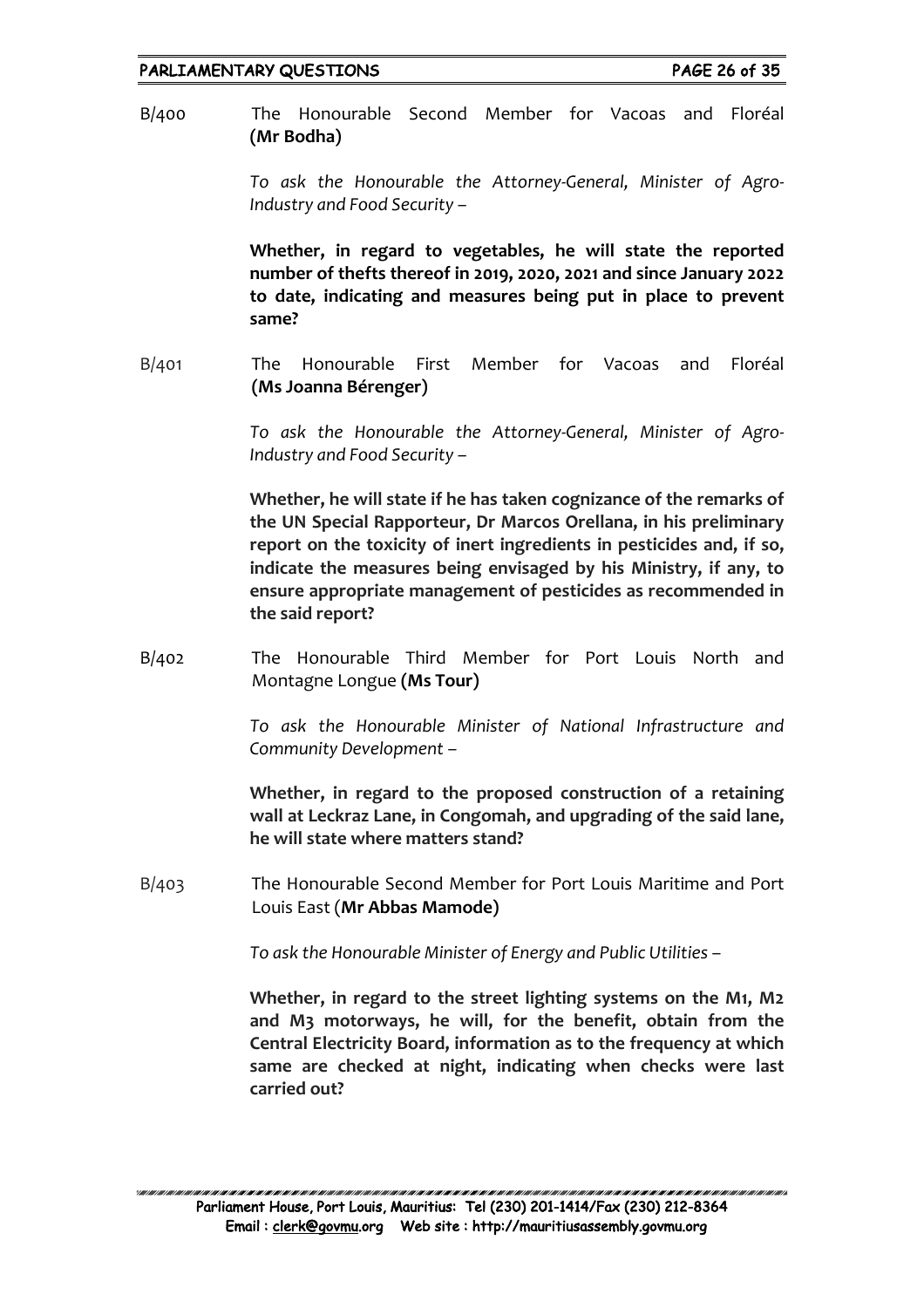B/404 The Honourable Third Member for Stanley and Rose Hill **(Mr Collendavelloo)**

> *To ask the Honourable Minister of Environment, Solid Waste Management and Climate Change –*

> **Whether, in regard to the Beach Authority, he will, for the benefit of the House, obtain therefrom, information as to the number of sub-offices thereof presently being operated, indicating the activities being carried out thereat?**

B/405 The Honourable Second Member for Savanne and Black River **(Mrs Mayotte)**

*To ask Dr the Honourable Minister of Health and Wellness –*

**Whether, in regard to medical cannabis, he will state where matters stand as to the consideration for the use thereof in Mauritius?**

B/406 The Honourable Third Member for Flacq and Bon Accueil **(Mr Nuckcheddy)**

> *To ask the Honourable Minister of National Infrastructure and Community Development –*

> **Whether, in regard to the construction of drains, he will, for the benefit of the House, obtain from the Land Drainage Authority, information as to the measures, if any, being proposed in cases where (a) wayleaves are being denied by private owners and (b) owners are not being identified in respect thereof?**

B/407 The Honourable Third Member for Port Louis Maritime and Port Louis East **(Mr Ameer Meea)**

*To ask Dr the Honourable Minister of Health and Wellness –*

**Whether, in regard to angiography, he will state the number of (a) angiography machines available in each public health institution, indicating in each case, the date of coming into operation thereof and (b) number of patients awaiting same?**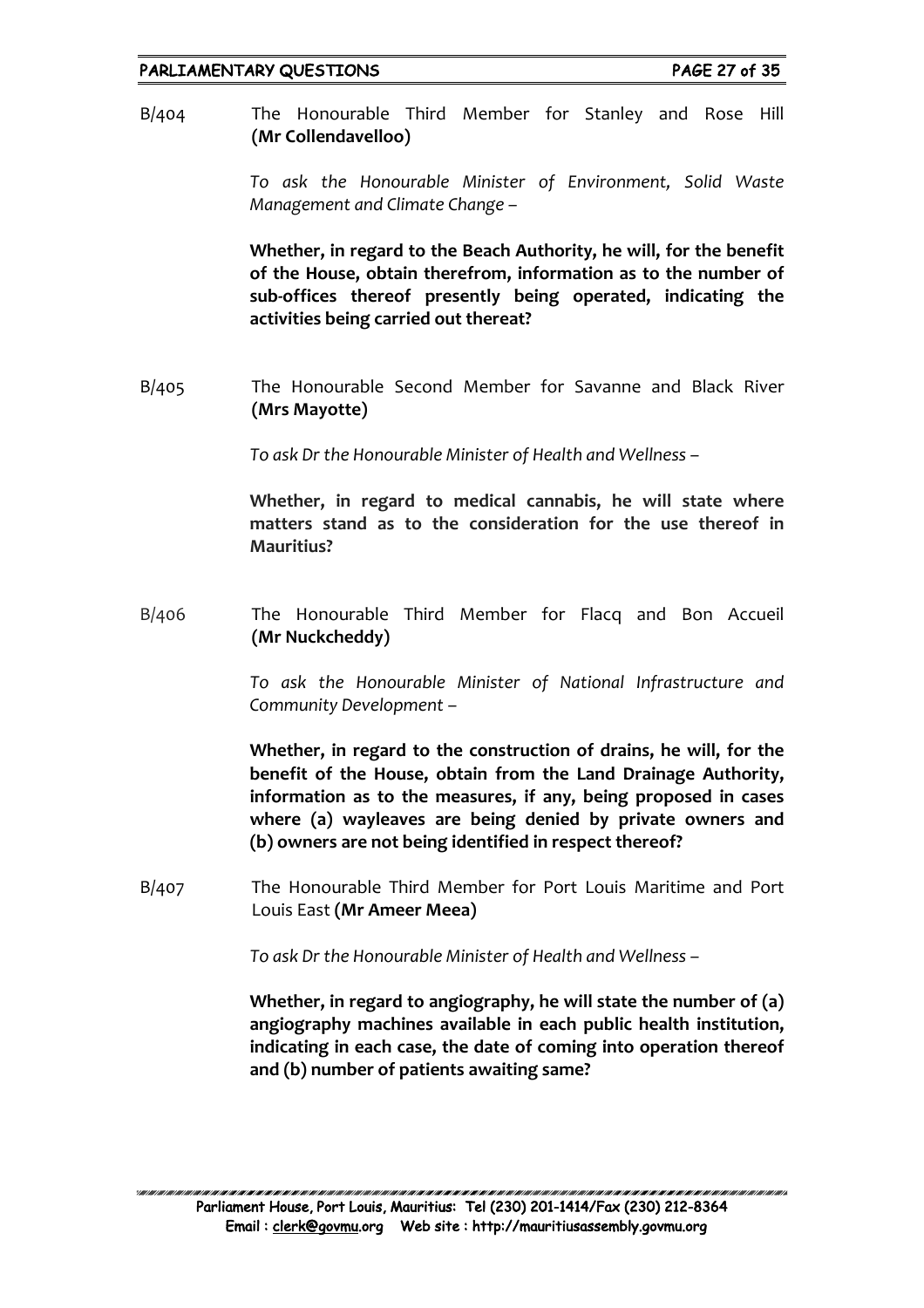## PARLIAMENTARY QUESTIONS FARE 28 of 35

B/408 The Honourable First Member for Grand River North West and Port Louis West **(Mr David)**

> *To ask the Honourable Minister of Social Integration, Social Security and National Solidarity –*

> **Whether, in regard to the persons with disabilities, she will state if her Ministry has held consultations therewith and with their representative organisations with a view to developing guidelines for the prohibition of discrimination against same by private insurers when providing health and life insurance policies thereto and, if so, indicate the outcome thereof and, if not, why not?**

B/409 The Honourable First Member for Mahebourg and Plaine Magnien **(Mr Ramful)**

> *To ask the Honourable Deputy Prime Minister, Minister of Housing and Land Use Planning, Minister of Tourism –*

> **Whether, in regard to tourist arrivals, he will, for the benefit of the House, obtain from the Mauritius Tourism Promotion Authority, information as to the (a) number thereof since January 2022 to date, giving a breakdown of their countries of origin and/or nationality and (b) estimated number thereof for the current year?**

B/410 The Honourable Second Member for Beau Bassin and Petite Rivière **(Mrs Foo Kune-Bacha)**

> *To ask the Honourable Deputy Prime Minister, Minister of Housing and Land Use Planning, Minister of Tourism –*

> **Whether, in regard to the Mauritian Standard on Sustainable Tourism (MS 165:2019)/ Blue Oasis Label, he will state the (a) percentage of tourist operators complying therewith and (b) measures taken to encourage other tourist operators to comply therewith?**

B/411 The Honourable Second Member for Vacoas and Floréal **(Mr Bodha)**

> *To ask the Honourable the Attorney-General, Minister of Agro-Industry and Food Security –*

> **Whether, in regard to the National Wholesale Market, he will state when same will be operational?**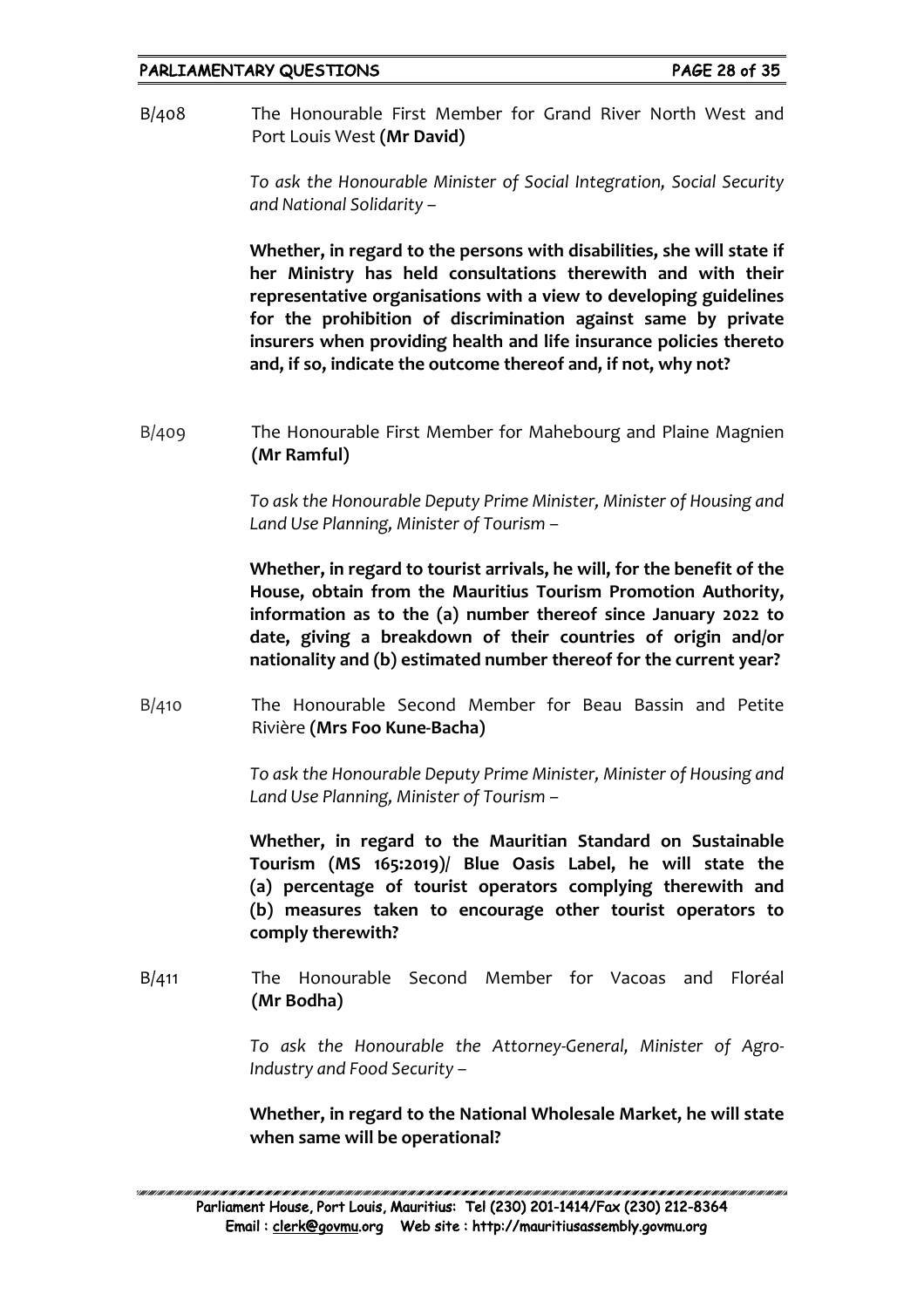## PARLIAMENTARY QUESTIONS FARE 29 of 35

B/412 The Honourable First Member for Beau Bassin and Petite Rivière **(Mr Bhagwan)**

> *To ask the Honourable Minister of Land Transport and Light Rail, Minister of Foreign Affairs, Regional Integration and International Trade –*

> **Whether, in regard the post of Secretary for Foreign Affairs, he will state if (a) the incumbent thereof is holding office on a contractual basis and, if so, indicate the date and terms and conditions thereof, including duration thereof and remuneration and (b) consideration will be given for officers of the diplomatic cadre to be eligible for appointment thereto?**

B/413 The Honourable Third Member for Port Louis South and Port Louis Central **(Dr Aumeer)**

*To ask the Honourable Minister of Energy and Public Utilities –*

**Whether, in regard to the project for the pumping of water from New Plaine Lauzun to Upper Monneron at the estimated cost of Rs 150 million, he will state the (a) name of contractor/s therefor, indicating if a maintenance contract to ensure 24/7 service is part of the services provided (b) scope of works and (c) expected completion date thereof?**

B/414 The Honourable Second Member for Grand' Baie and Poudre d'Or **(Dr Gungapersad)**

> *To ask Dr the Honourable Vice-Prime Minister, Minister of Local Government and Disaster Risk Management –*

> **Whether, in regard to the ongoing exercise undertaken by the District Council of Rivière du Rempart inviting the general merchandisers of the Goodlands market to sign a Right of Occupation Contract in relation to the existing market, he will, for the benefit of the House, obtain from the Council, information as to (a) the rationale therefor (b) if the 1998 contract between the parties is still legally valid and (c) if the terms and conditions of the new proposed contract have been decided unilaterally or in consultation with representatives of the general merchandisers?**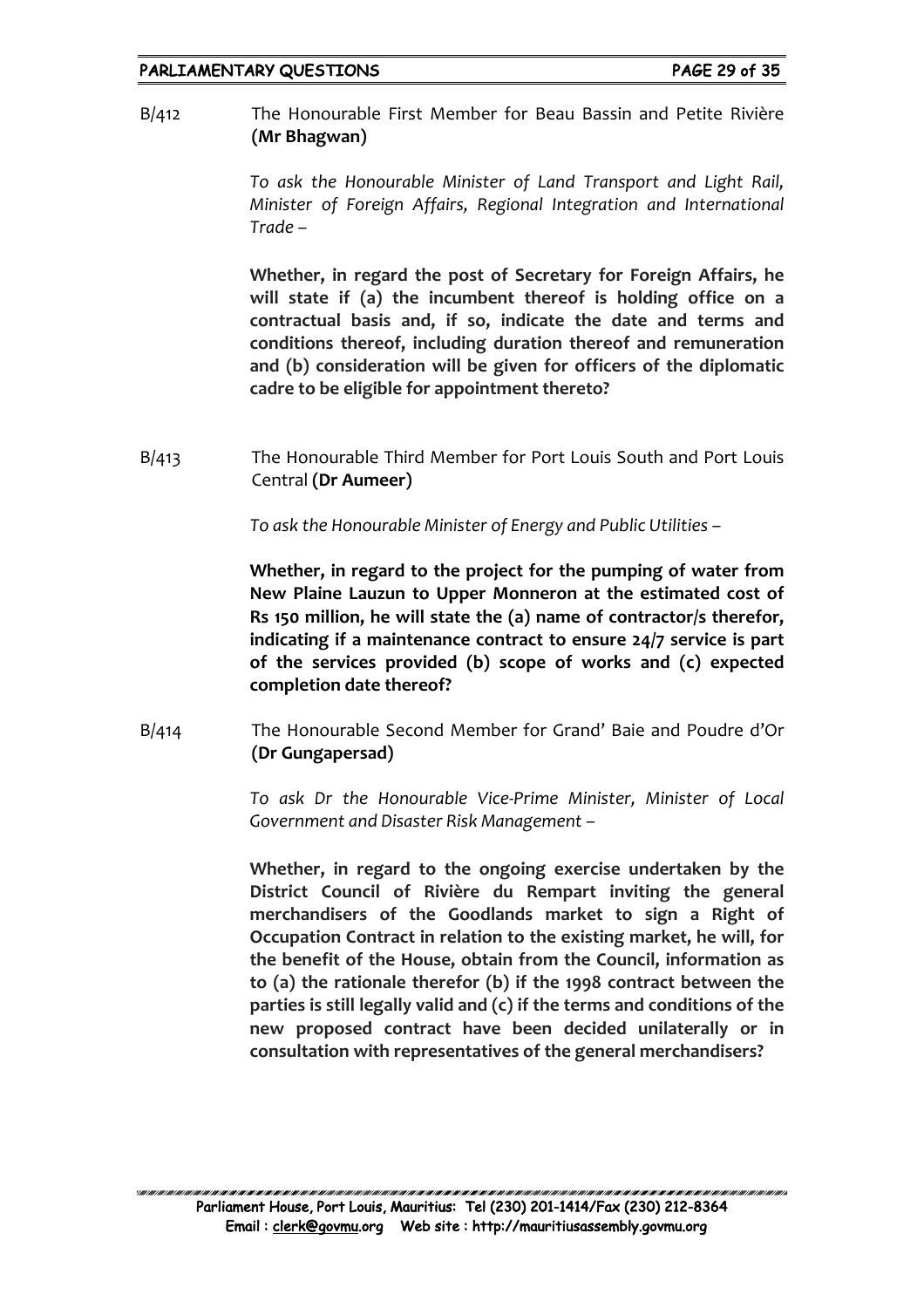## PARLIAMENTARY QUESTIONS FARE 30 of 35

B/415 The Honourable Second Member for Stanley and Rose Hill **(Mr Nagalingum)**

> *To ask the Honourable Minister of Public Service, Administrative and Institutional Reforms –*

> **Whether, in regard to procurement matters, he will state if consideration will be given for the issue of guidelines on the clear demarcation of the roles, powers and responsibilities of Ministers and Public Officers?**

B/416 The Honourable Third Member for Beau Bassin and Petite Rivière **(Mr Quirin)**

> *To ask Dr the Honourable Minister of Finance, Economic Planning and Development –*

> **Whether, in regard to the racing season 2022, he will, for the benefit of the House, obtain from the Horse Racing Division of the Gambling Regulatory Authority, information as to if a letter of intent has been issued to the People**'**s Turf PLC (PTC-PLC) for a license of Horse Racing Organizer and, if so, indicate the date of issue thereof, indicating the terms and conditions contained therein?**

B/417 The Honourable Fourth Member for Port Louis Maritime and Port Louis East **(Mr Juman)**

> *To ask the Honourable Deputy Prime Minister, Minister of Housing and Land Use Planning, Minister of Tourism –*

> **Whether, in regard to the deal with the Liverpool Football Club for the promotion of Mauritius, he will, for the benefit of the House, obtain from the Mauritius Tourism Promotion Authority, information as to (a) the quantum disbursed as at date, indicating the amount, if any, that has yet to be paid (b) the benefits derived therefrom, if any, and (c) if the contract will be renewed or renegotiated?**

B/418 The Honourable Fourth Member for Grand River North West and Port Louis West **(Mrs Navarre-Marie)**

> *To ask the Honourable Minister of Gender Equality and Family Welfare –*

> **Whether, in regard to domestic violence, she will state the number of cases thereof reported to her Ministry since January 2020 todate, indicating the number thereof referred to the Director of Public Prosecutions under the Protection from Domestic Violence Act and the number thereof which have been prosecuted and number of convictions secured?**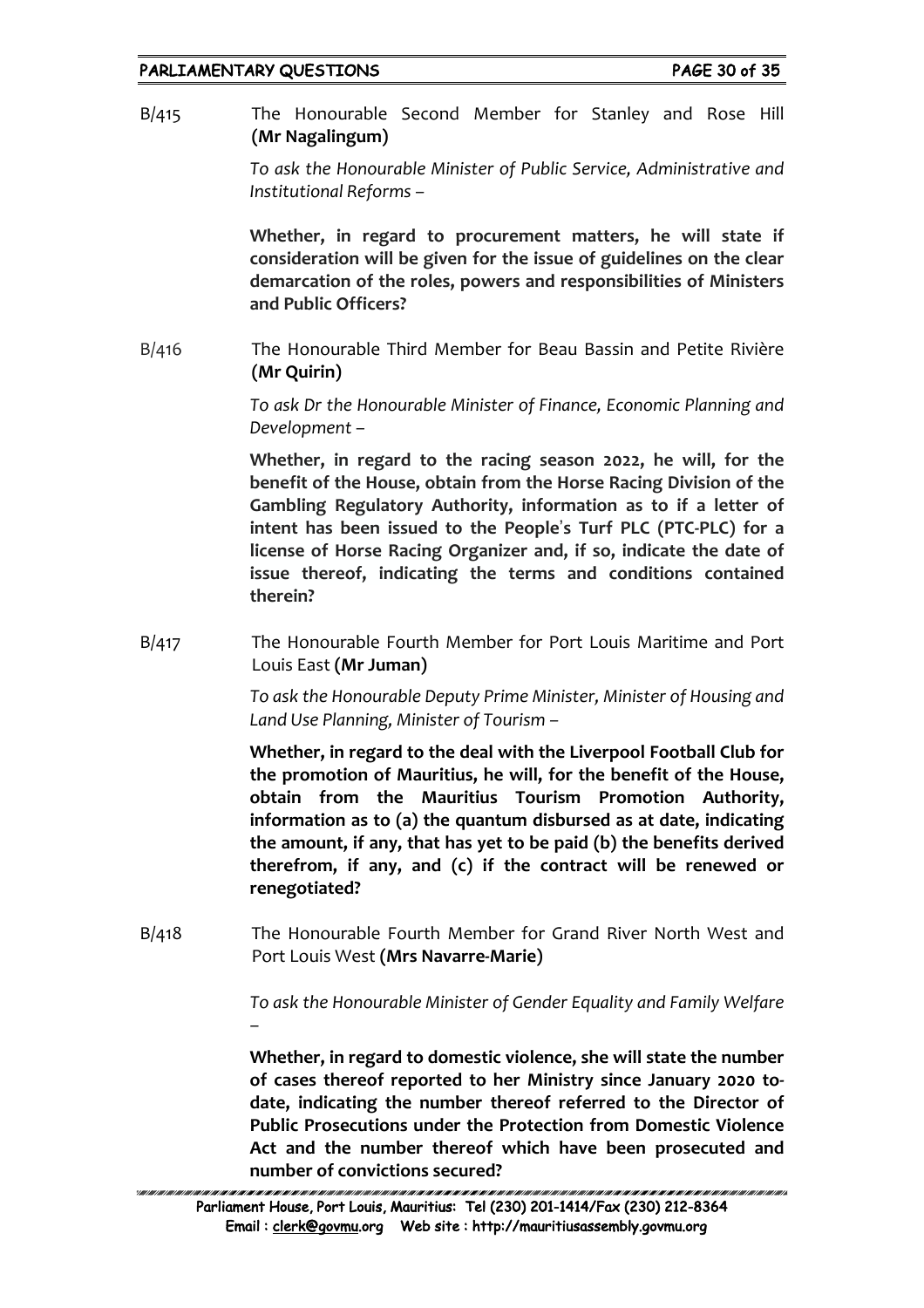B/419 The Honourable Second Member for Stanley and Rose Hill **(Mr Nagalingum)**

> *To ask Dr the Honourable Vice-Prime Minister, Minister of Local Government and Disaster Risk Management –*

> **Whether, in regard to the six fire stations which are operating without valid Fire Certificates, as highlighted in the recent report of the Director of Audit, he will, for the benefit of the House, obtain from the Fire and Rescue Service, information as to if remedial measures have been initiated to implement a proper management system for fire risk management thereat?**

B/420 The Honourable Fourth Member for Vacoas and Floréal **(Ms Anquetil)**

> *To ask the Honourable Minister of Gender Equality and Family Welfare –*

> **Whether, in regard to La Cigogne and La Marguerite Shelters managed by the Children's Foundation, she will state the actions taken, if any, by her Ministry for non-submission of the respective accounts thereof?**

B/421 The Honourable First Member for Vacoas and Floréal **(Ms Joanna Bérenger)**

> *To ask the Honourable the Attorney-General, Minister of Agro-Industry and Food Security –*

> **Whether, in regard to the felling of endemic trees and plants, he will, for the benefit of the House, obtain from the Forestry Department, information as to the harvested surface since December 2014 to date, indicating the (a) number of (i) permits issued therefor, to whom and for which project (ii) trees and/or plants put in the soil in replacement thereof and types thereof and (b) estimated number of endemic trees and plants illegally felled?**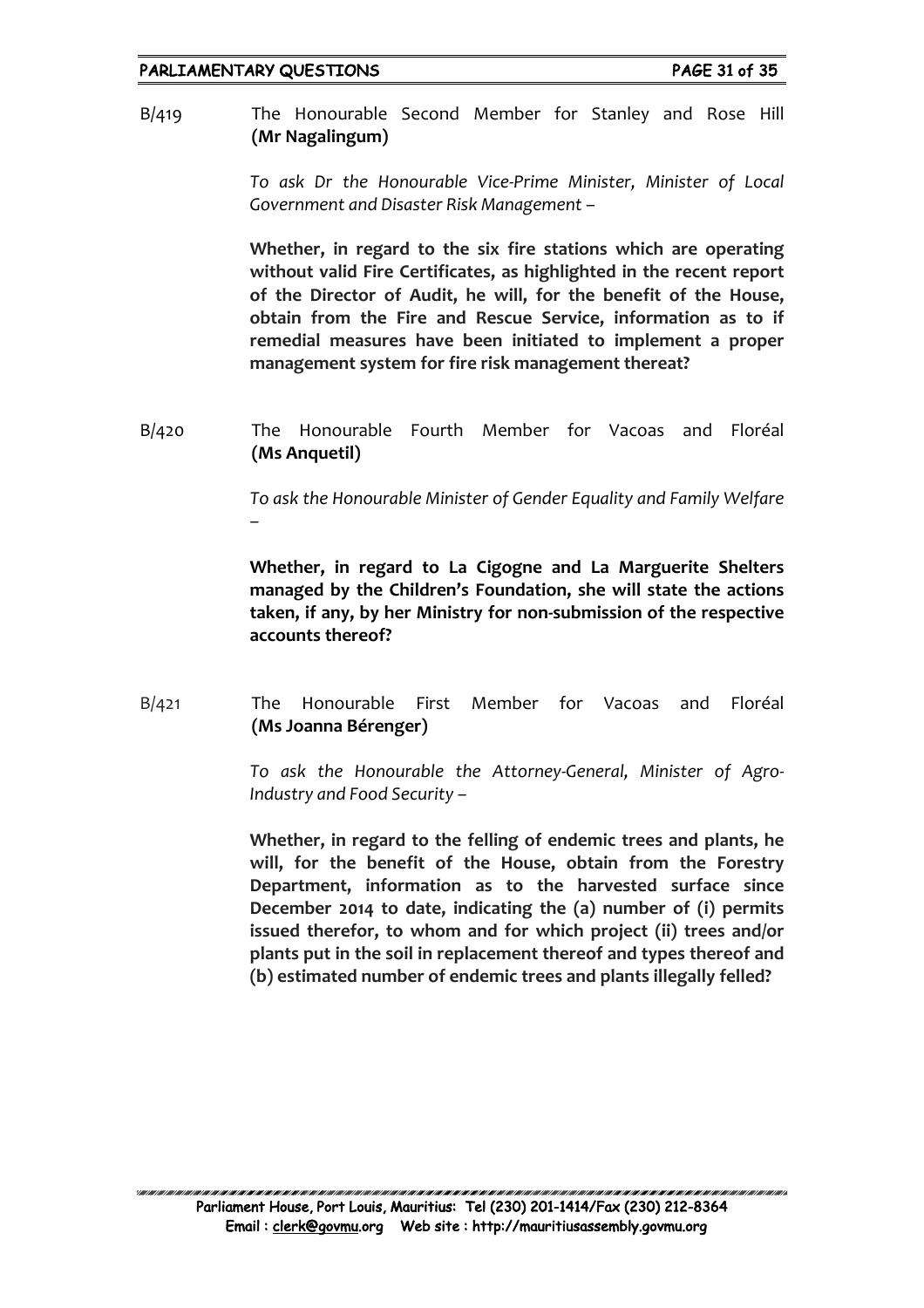B/422 The Honourable First Member for Port Louis South and Port Louis Central **(Mr Osman Mahomed)**

> *To ask the Honourable Minister of National Infrastructure and Community Development –*

> **Whether, in regard to the Eastern Highway Project (M4), he will state if the implementation thereof is considered a priority given the current economic situation and debt level of the country, indicating (a) if a prior feasibility study was carried out and, if so, give details thereof (b) the source of financing thereof (c) if an Environment Impact Assessment is required prior to the implementation thereof and (d) if copy of the alignment thereof will be tabled?**

B/423 The Honourable Second Member for Rodrigues **(Mr Léopold)**

*To ask the Honourable Minister of National Infrastructure and Community Development –*

**Whether, in regard to the Land and Drainage Master Plan for Rodrigues, he will, for the benefit of the House, obtain from the Land Drainage Authority, information as to if same has been completed and, if not, why not?**

B/424 The Honourable Second Member for Beau Bassin and Petite Rivière **(Mrs Foo Kune-Bacha)**

*To ask Dr the Honourable Minister of Health and Wellness –*

**Whether, in regard to Hospital-Acquired Infections, he will state the current incidence rate thereof, including that for the COVID-19 pandemic, since 2016 to 2021 on a yearly basis and since 01 January 2022 to date, indicating the (a) number of patients having passed away as a result thereof (b) current morbidity rate thereof (c) annual cost thereof and (d) risk factors associated therewith and preventive measures being envisaged?**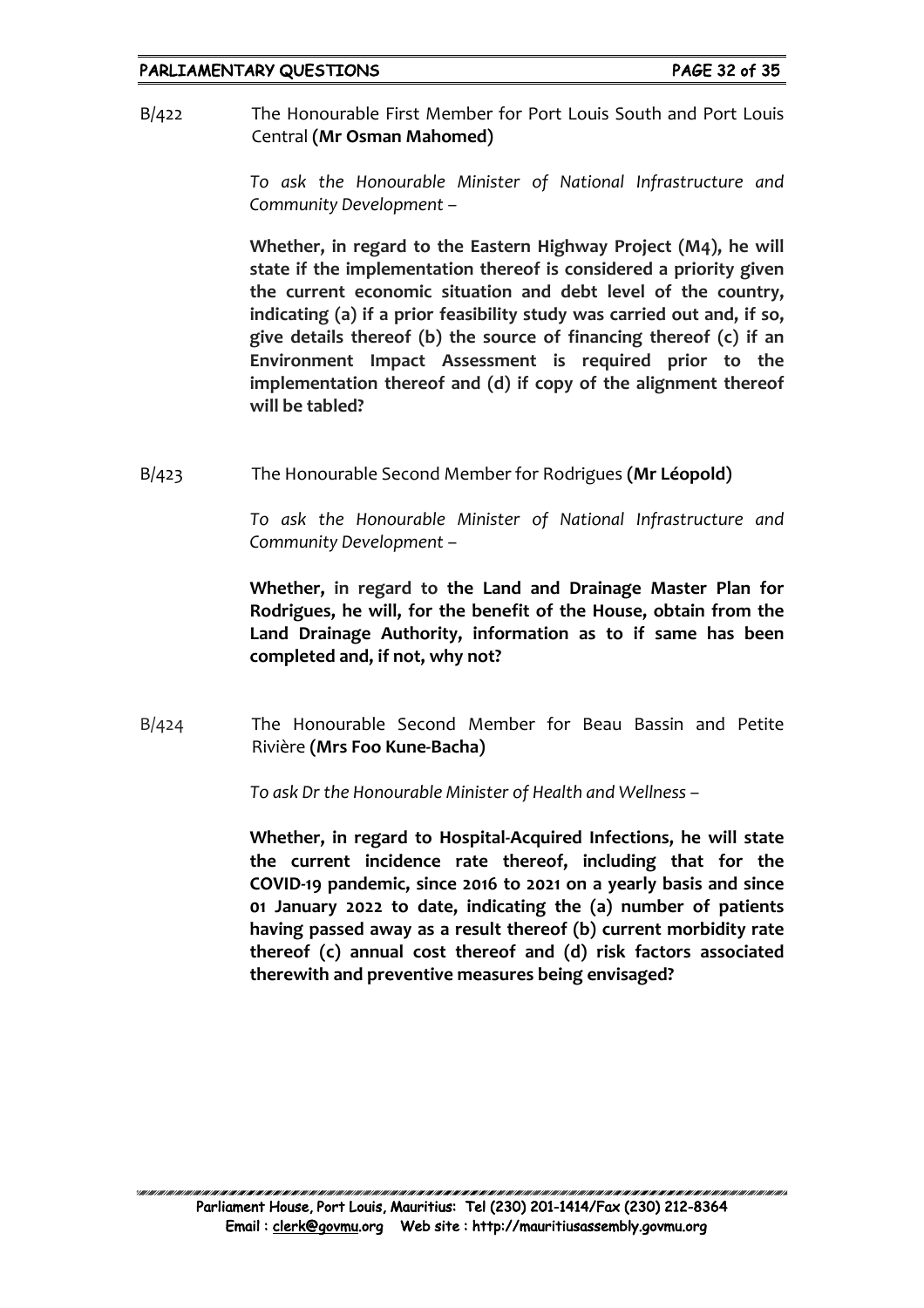B/425 The Honourable Second Member for Port Louis South and Port Louis Central **(Mr Uteem)**

> *To ask the Honourable Minister of Social Integration, Social Security and National Solidarity –*

> **Whether, in regard to the National Pensions Fund, she will, for the benefit of the House, obtain therefrom (a) information as to the quantum of the current deficit thereof, indicating the adjustment made, if any, to secure the future value thereof and (b) copy of the latest actuarial valuation report thereof and table same?**

B/426 The Honourable Third Member for Pamplemousses and Triolet **(Mr Woochit)**

> *To ask the Honourable Minister of National Infrastructure and Community Development –*

> **Whether, in regard to Constituency No. 5, Triolet and Pamplemousses, he will state the number of projects earmarked for implementation by his Ministry thereat, indicating in each case, the project value thereof and where matters stand?**

B/427 The Honourable Third Member for Beau Bassin and Petite Rivière **(Mr Quirin)**

> *To ask the Honourable Vice-Prime Minister, Minister of Education, Tertiary Education, Science and Technology –*

> **Whether, in regard to the Kreol Morisien, she will state the number of teachers available for the teaching thereof in primary schools, indicating (a) the number of in-service General Purpose Educators seconded for duty therefor since 2012 to date, indicating the conditions of employment thereof (b) the number of Educators therefor recruited since 2013 to date, indicating the conditions of employment thereof and (c) if consideration will be given for the granting of the status of Kreol Morisien Educator to the General Purpose Educators seconded for duty therefor since 2012 to date and, if not, why not?**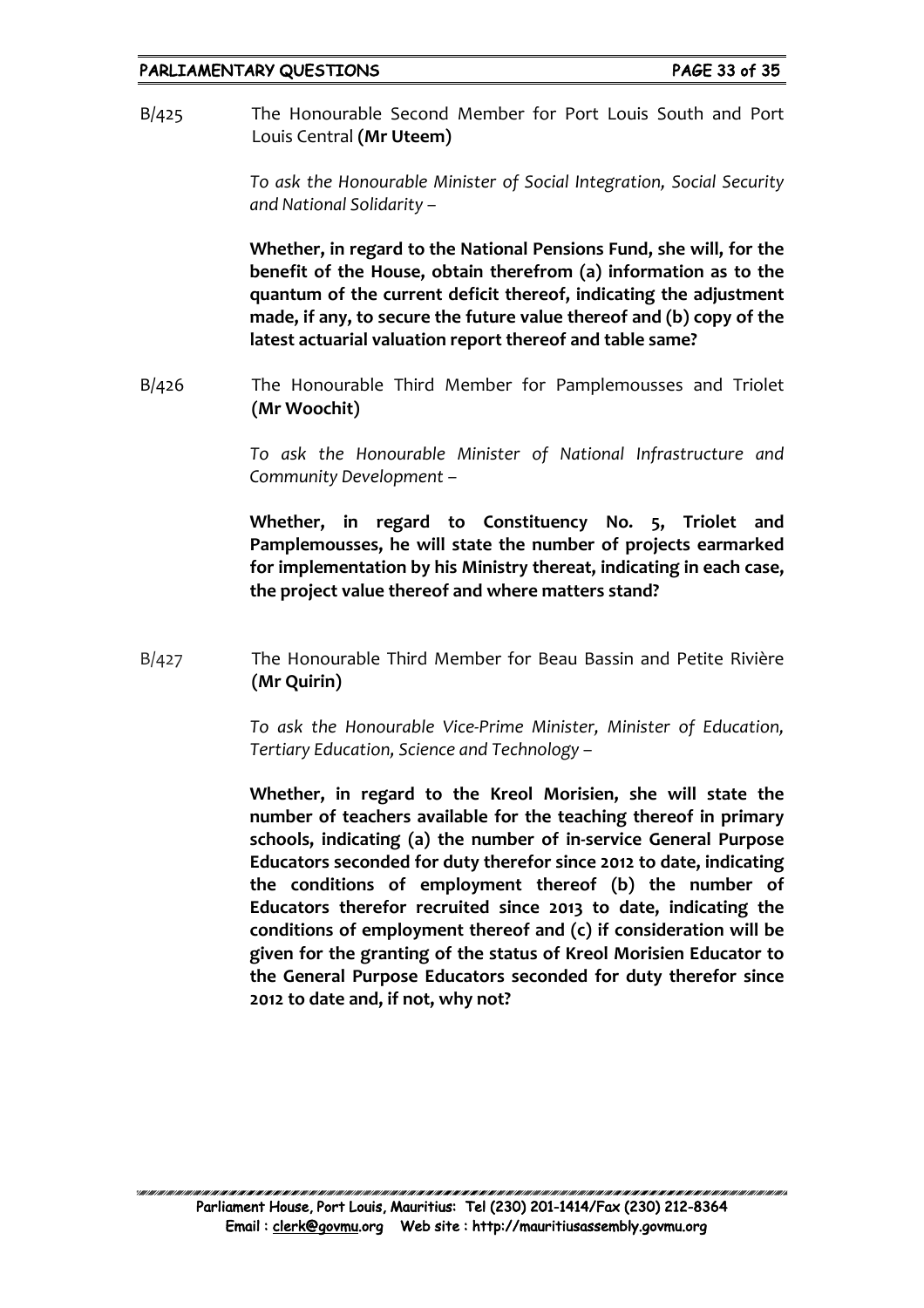## PARLIAMENTARY QUESTIONS FARE 34 of 35

B/428 The Honourable Second Member for Vacoas and Floréal **(Mr Bodha)**

> *To ask the Honourable Minister of Labour, Human Resource Development and Training, Minister of Commerce and Consumer Protection –*

> **Whether, in regard to the graduates, he will state the present number thereof being (a) unemployed and (b) underemployed?**

B/429 The Honourable Third Member for Port Louis North and Montagne Longue **(Ms Tour)**

*To ask Dr the Honourable Minister of Health and Wellness –*

**Whether, in regard to the regional hospitals, he will state the impact of the COVID-19 pandemic on the day to day running thereof, indicating if this situation has created a backlog of the number of surgeries to be carried out thereat?**

B/430 The Honourable Third Member for Curepipe and Midlands **(Mr Dhunoo)**

> *To ask Dr the Honourable Vice-Prime Minister, Minister of Local Government and Disaster Risk Management –*

> **Whether, in regard to the construction of the new market fair at Curepipe, he will state where matters stand?**

B/431 The Honourable First Member for Port Louis South and Port Louis Central **(Mr Osman Mahomed)**

> *To ask Dr the Honourable Minister of Finance, Economic Planning and Development –*

> **Whether, in regard to the Committee set up by Government decision of 29 March 2019 to look into the Report of the Director of Audit for Financial Year 2017-2018, he will, for the benefit of the House, obtain and table copy of the report thereof entitled "Time for Review", indicating the actions taken, if any, on the findings and recommendations contained therein and, if not, why not, indicating the fees paid in connection therewith?**